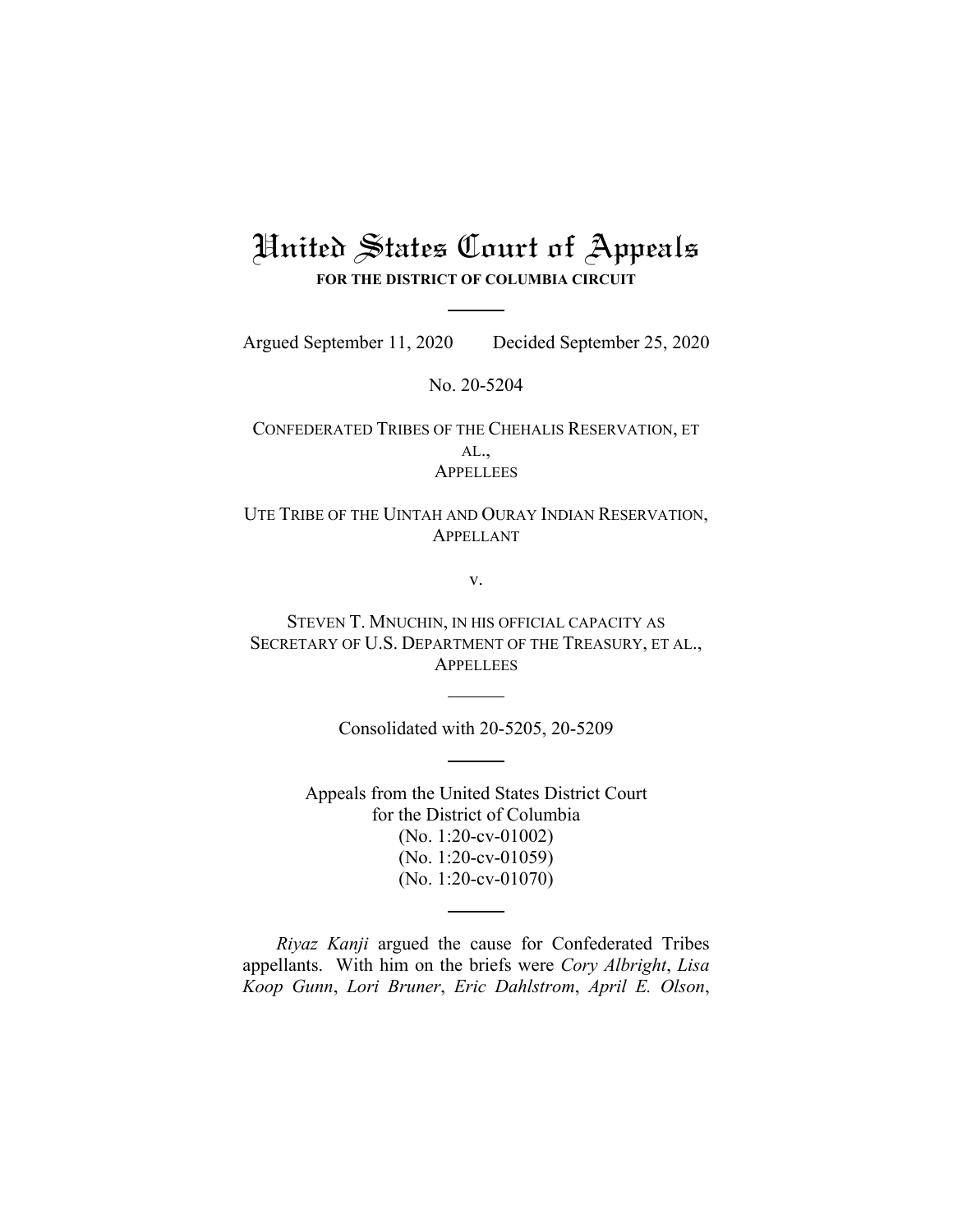## *Richard W. Hughes*, *Reed C. Bienvenu*, *Bradley G. Bledsoe Downes*, and *Alexander B. Ritchie.*

*Jeffrey S. Rasmussen* argued the cause for appellants Ute Tribe of the Uintah and Ouray Indian Reservation, et al. With him on the briefs were *Frances C. Bassett*, *Rollie E. Wilson*, *Nicole E. Ducheneaux*, *Natalie A. Landreth*, *Erin Dougherty Lynch*, *Matthew N. Newman*, *Wesley James Furlong*, *Megan R. Condon*, and *Jeremy J. Patterson.*

*Kaighn Smith, Jr.* was on the brief for *amici curiae*  National Congress of American Indians, et al. in support of appellants.

*Adam C. Jed*, Attorney, U.S. Department of Justice, argued the cause for appellee. With him on the brief were *Ethan P. Davis*, Acting Assistant Attorney General, and *Michael S. Raab* and *Daniel Tenny*, Attorneys.

*Paul D. Clement* argued the cause for intervenor-appellees Alaska Native Village Corporation Association, Inc., et al. With him on the brief were *Erin E. Murphy*, *Ragan Naresh*, and *Matthew D. Rowen*. *Jonathan W. Katchen* and *Daniel W. Wolff* entered appearances.

*Christine V. Williams* was on the brief for *amici curiae* U.S. Senators Lisa Murkowski, Dan Sullivan, and U.S. Congressman Don Young in support of appellees.

*Allon Kedem*, *Ethan G. Shenkman*, and *Janine M. Lopez*  were on the brief for *amicus curiae* Cook Inlet Region, Inc. in support of appellee.

*James H. Lister* was on the brief for *amicus curiae* Alaska Federation of Natives in support of appellees.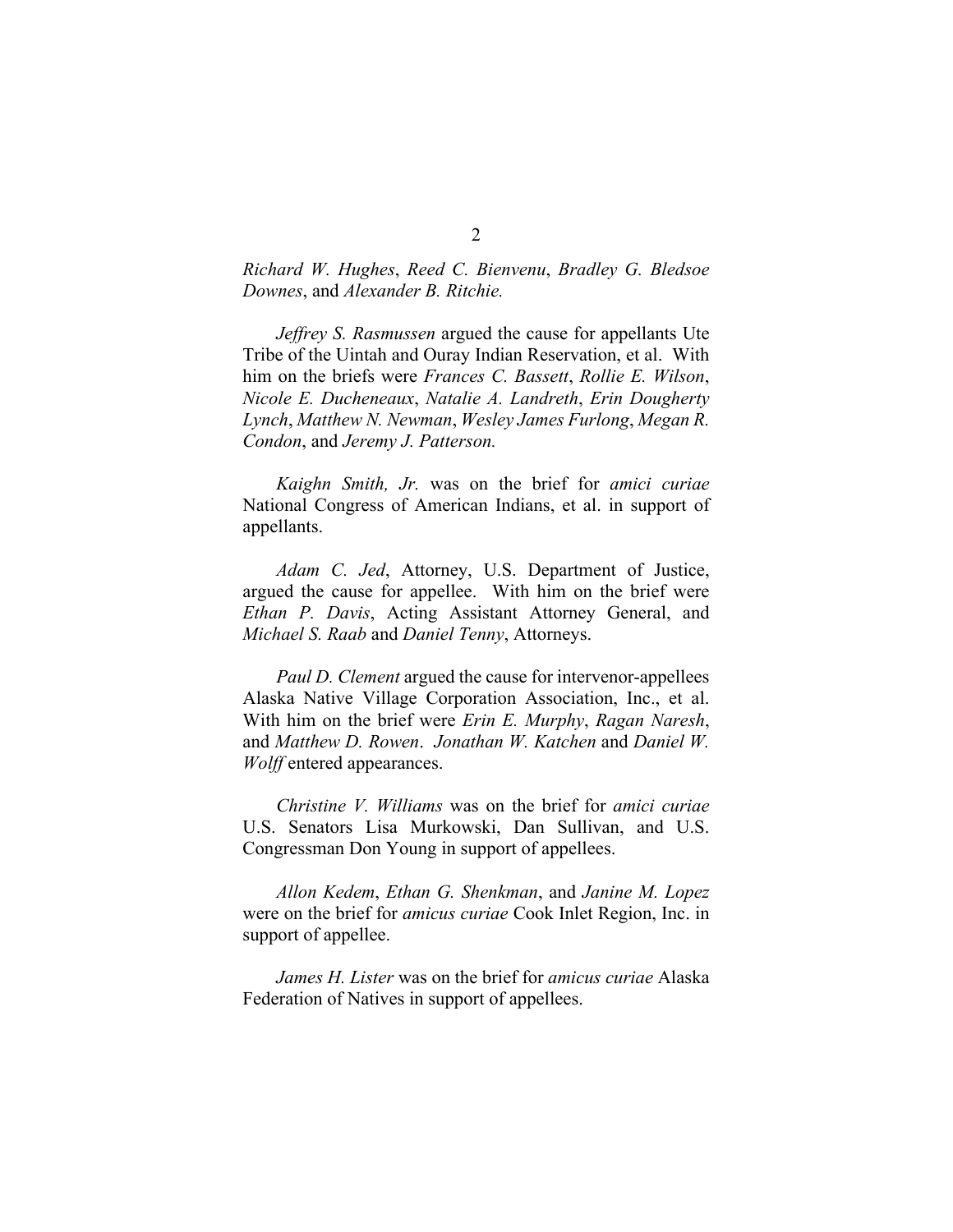Before: HENDERSON, MILLETT, and KATSAS, *Circuit Judges*.

Opinion of the Court filed by *Circuit Judge* KATSAS.

Concurring Opinion filed by *Circuit Judge* HENDERSON.

KATSAS, *Circuit Judge*: Title V of the Coronavirus Aid, Relief, and Economic Security Act (CARES Act) makes certain funds available to the recognized governing bodies of any "Indian Tribe" as that term is defined in the Indian Self-Determination and Education Assistance Act (ISDA). Alaska Native Corporations are state-chartered corporations established by Congress to receive land and money provided to Alaska Natives in settlement of aboriginal land claims. We consider whether these corporations qualify as Indian Tribes under the CARES Act and ISDA.

I

#### A

Since the Alaska Purchase in 1867, the United States has taken shifting positions on the political status of Alaska's indigenous populations. Initially, the government thought that Alaska Natives had no distinct sovereignty. *See*, *e.g.*, *In re Sah Quah*, 31 F. 327, 329 (D. Alaska 1886) ("The United States has at no time recognized any tribal independence or relations among these Indians . . . ."). Over time, it came to view Alaska Natives as "being under the guardianship and protection of the Federal Government, at least to such an extent as to bring them within the spirit, if not within the exact letter, of the laws relative to American Indians." *Leasing of Lands Within Reservations Created for the Benefit of the Natives of Alaska*, 49 Pub. Lands Dec. 592, 595 (1923). Those laws recognize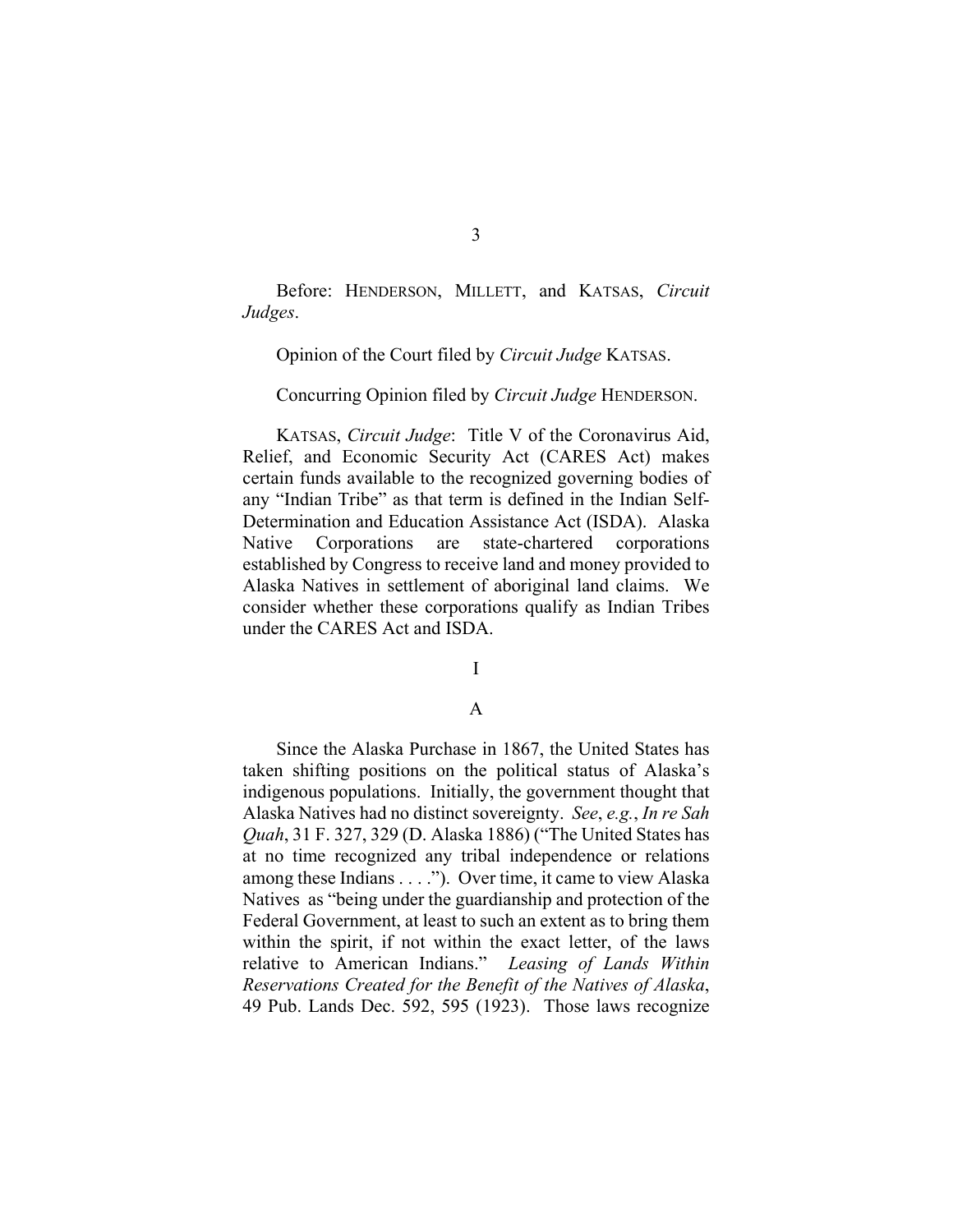and implement the unique trust relationship between the federal government and Indian tribes as dependent sovereigns, and the distinct obligations that relationship imposes. *See*, *e.g.*, *United States v. Jicarilla Apache Nation*, 564 U.S. 162, 175–76 (2011). But Alaska Natives differed from other Indians in their "peculiar nontribal organization" in small, isolated villages. Op. Sol. of Interior, M-36975, 1993 WL 13801710, at \*18 (Jan. 11, 1993) ("Sansonetti Op.") (quoting H.R. Rep. 74-2244, at 1–5 (1936)).

For over a century, the federal government had no settled policy on recognition of Alaska Native groups as Indian tribes. Instead, it dealt with that question "in a tentative and reactive way," with "decisions on issues concerning the relationship with Natives [being] postponed, rather than addressed." Sansonetti Op. at \*2. Because of the "remote location, large size and harsh climate of Alaska," there was no pressing need "to confront questions concerning the relationship between the Native peoples of Alaska and the United States." *Id.* But in 1958, the Alaska Statehood Act provided for a large transfer of land from the federal government to the soon-to-be State. Pub. L. No. 85-508, § 6, 72 Stat. 339, 340–43. And in 1968, oil was discovered on Alaska's North Slope, requiring construction of a pipeline system running across the entire State. *See Alyeska Pipeline Serv. Co. v. Wilderness Soc'y*, 421 U.S. 240, 241–42 & n.2 (1975). These developments forced the federal government to confront at least the question of Native claims to aboriginal lands. *See* Sansonetti Op. at \*43.

In 1971, Congress enacted the Alaska Native Claims Settlement Act (ANCSA), a "comprehensive statute designed to settle all land claims by Alaska Natives." *Alaska v. Native Vill. of Venetie Tribal Gov't*, 522 U.S. 520, 523 (1998). Rather than set aside land for reservations, as Congress often had done in the lower 48 states, it "adopted an experimental model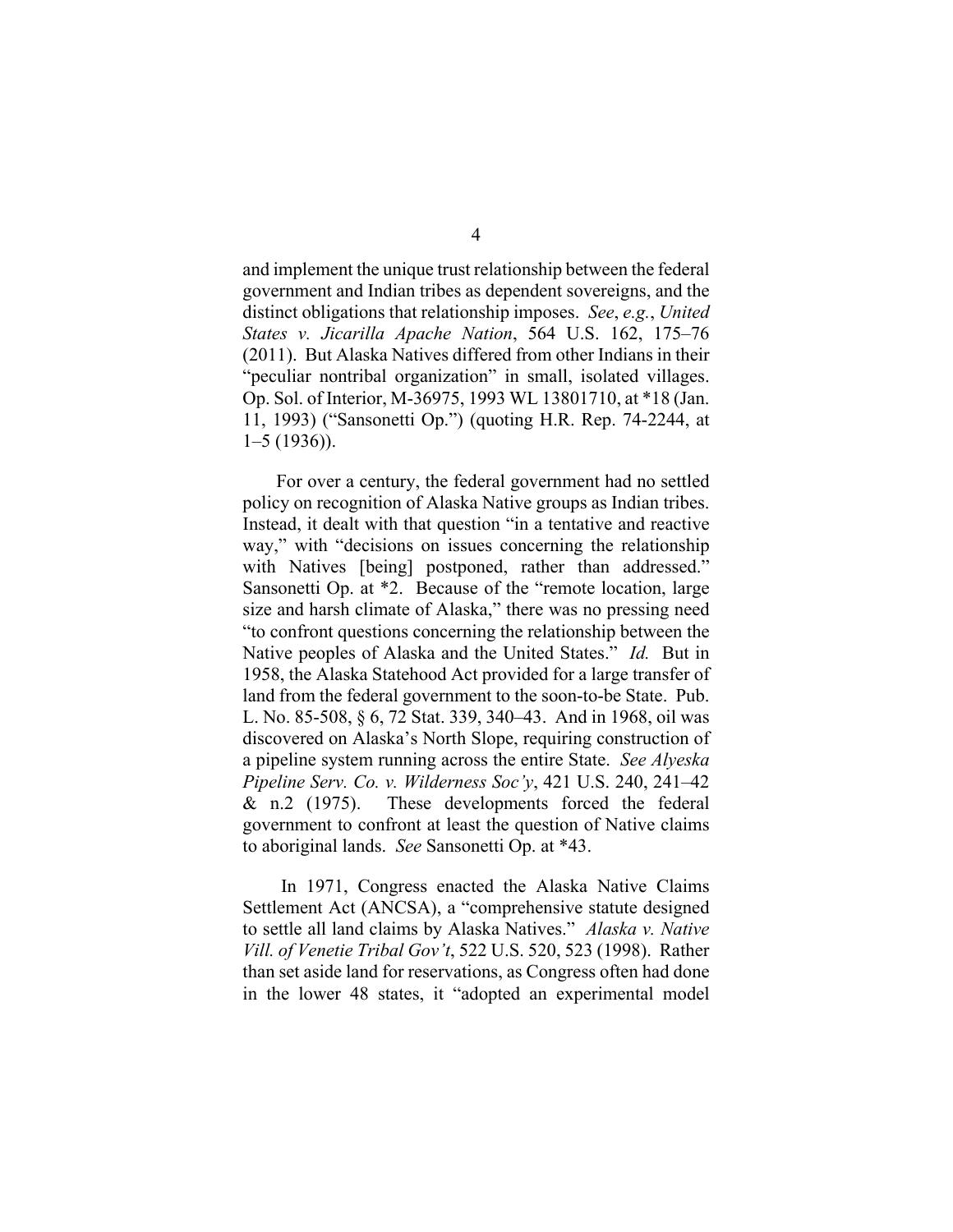initially calculated to speed assimilation of Alaska Natives into corporate America." 1 *Cohen's Handbook of Federal Indian Law* § 4.07(3)(b)(ii)(C) (2019). Among other things, ANCSA "completely extinguished all aboriginal claims to Alaska land" and abolished all but one Native reservation in Alaska. *Native Vill. of Venetie*, 522 U.S. at 524. "In return, Congress authorized the transfer of \$962.5 million in state and federal funds and approximately 44 million acres of Alaska land to state-chartered private business corporations that were to be formed pursuant to the statute." *Id.*

As relevant here, ANCSA authorized the creation of two types of corporations to receive this money and land: Alaska Native Regional Corporations and Alaska Native Village Corporations, which we collectively refer to as ANCs. First, the statute divided Alaska into twelve geographic areas, each sharing a common heritage and interests, and it created a regional corporation for each area. 43 U.S.C. § 1606(a). Second, ANCSA required the Alaska Native residents of each "Native village"—defined as any community of at least twenty-five Alaska Natives, *id.* § 1602(c)—to organize as a village corporation to receive benefits under the statute. *Id.* § 1607(a). Village corporations "hold, invest, manage and/or distribute lands, property, funds, and other rights and assets for and on behalf of a Native village." *Id.* § 1602(j).

Like other corporations, ANCs have boards of directors and shareholders. 43 U.S.C. §§ 1606(f)–(h), 1607(c). The initial ANC shareholders were exclusively Alaska Natives; each Native received one hundred shares of the regional and village corporation operating where he or she lived. *Id.*  $\S$ § 1606(g)(1)(A), 1607(c). ANCSA initially prohibited the transfer of stock to non-Natives for twenty years, 43 U.S.C. § 1606(h)(1) (1971), but Congress later made the prohibition continue unless and until an ANC chose to end it, 43 U.S.C.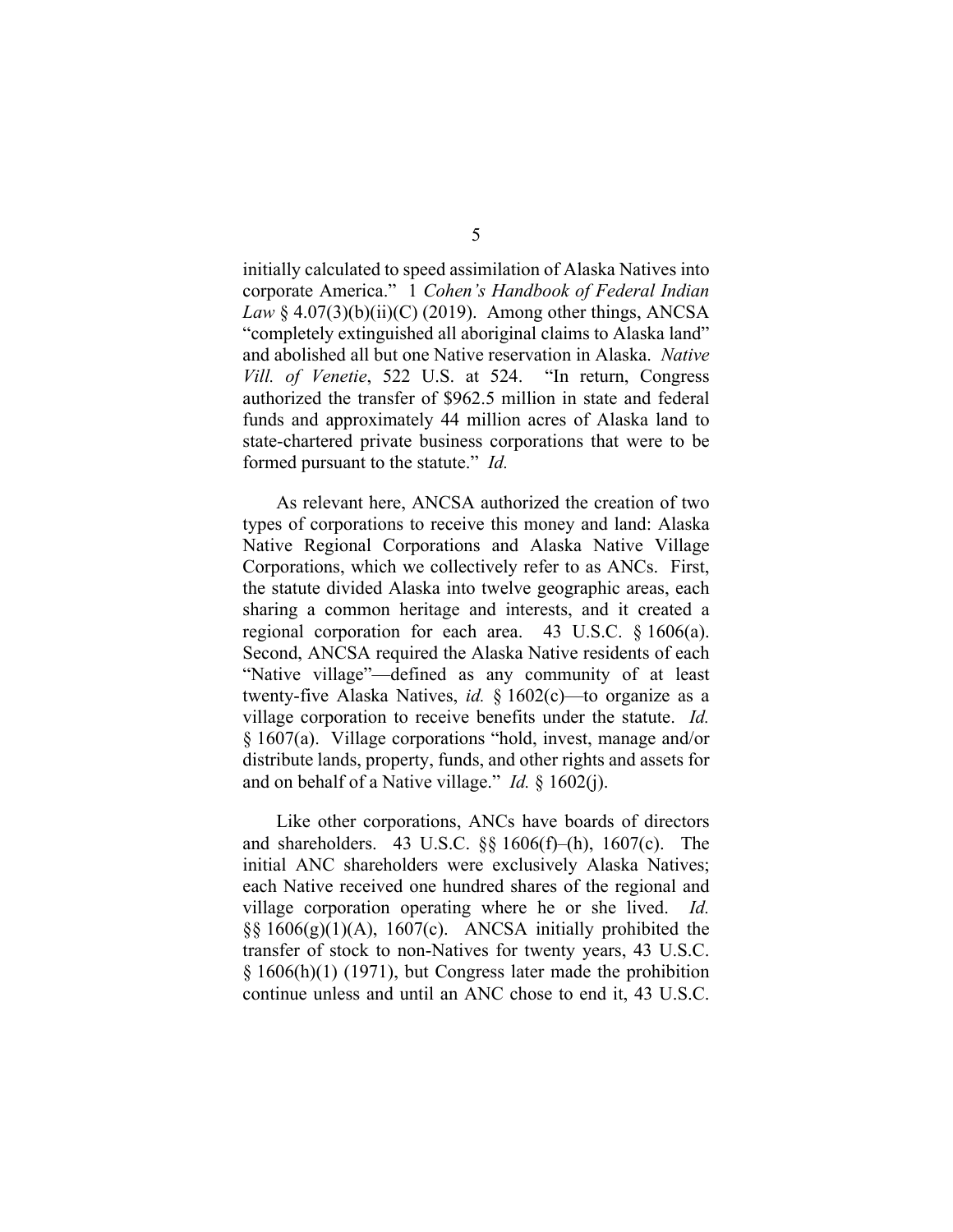§ 1629c(a). ANCs may freely sell land to non-Natives and need not use the land "for Indian purposes." *Native Vill. of Venetie*, 522 U.S. at 533. Regional ANCs may provide "health, education, or welfare" benefits to Native shareholders and to shareholders' family members who are Natives or Native descendants, without regard to share ownership. 43 U.S.C.  $§ 1606(r).$ 

In 1975, Congress enacted ISDA to "help Indian tribes assume responsibility for aid programs that benefit their members." *Menominee Indian Tribe of Wis. v. United States*, 136 S. Ct. 750, 753 (2016). ISDA authorizes the federal government to contract with Indian tribes to provide various services to tribal members. *Salazar v. Ramah Navajo Chapter*, 567 U.S. 182, 185 (2012). Under these "self-determination" contracts, the government provides money to an individual tribe, which agrees to use it to provide services to tribal members. *See Menominee Indian Tribe*, 136 S. Ct. at 753.

Specifically, ISDA directs the Secretary of the Interior or the Secretary of Health and Human Services, "upon the request of any Indian tribe," to contract with an appropriate "tribal organization" to provide the requested services. 25 U.S.C.  $§$  5321(a)(1). ISDA defines an "Indian tribe" as

any Indian tribe, band, nation, or other organized group or community, including any Alaska Native village or regional or village corporation as defined in or established pursuant to the Alaska Native Claims Settlement Act (85 Stat. 688), which is recognized as eligible for the special programs and services provided by the United States to Indians because of their status as Indians.

B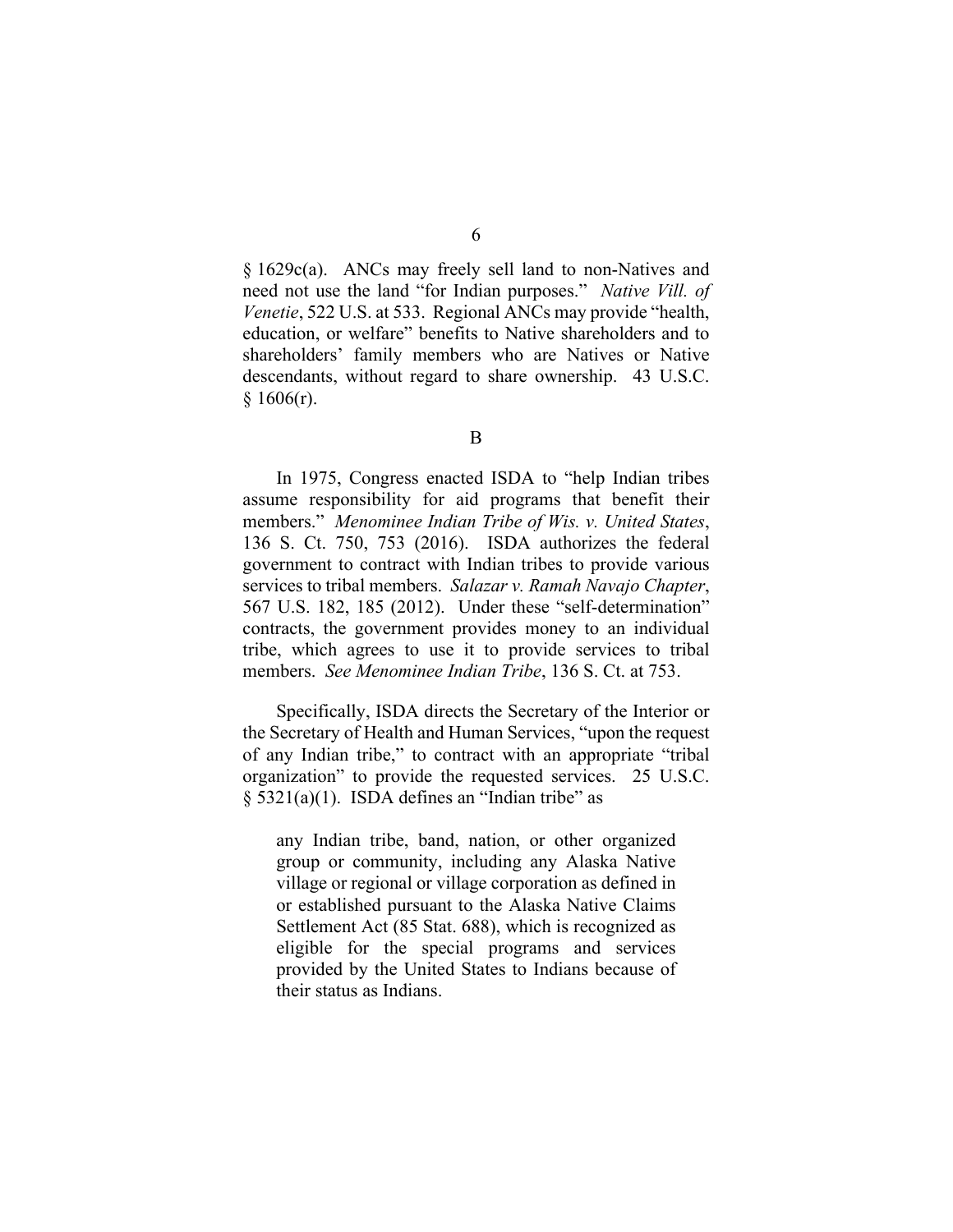7

*Id.* § 5304(e). ISDA further defines a "tribal organization" to include "the recognized governing body of any Indian tribe." *Id.* § 5304(*l*).

C

On March 27, 2020, Congress passed the CARES Act to provide various forms of relief from the ongoing coronavirus pandemic. Title V of the CARES Act appropriated \$150 billion "for making payments to States, Tribal governments, and units of local government."  $42 \text{ U.S.C.}$  §  $801(a)(1)$ . These payments cover "necessary expenditures incurred due to the public health emergency." *Id.* § 801(d)(1). Congress directed the payments to be made within 30 days. *Id.*  $\S 801(b)(1)$ .

Of these funds, the CARES Act reserved \$8 billion "for making payments to Tribal governments." 42 U.S.C. § 801(a)(2)(B). The CARES Act defines a "Tribal government" as "the recognized governing body of an Indian Tribe." *Id.* § 801(g)(5). It further defines "Indian Tribe" as bearing "the meaning given that term" in ISDA. *Id.*  $§ 801(g)(1).$ 

II

On April 13, 2020, the Department of the Treasury published a form seeking tribal data to help apportion Title V funds. The Department requested each tribe's name, population, land base, employees, and expenditures. The form suggested that ANCs would receive funding. For example, in seeking population information, the form requested the total number of tribal citizens, members, *or shareholders*. On April 22, the Department confirmed its conclusion that ANCs were eligible to receive Title V funds.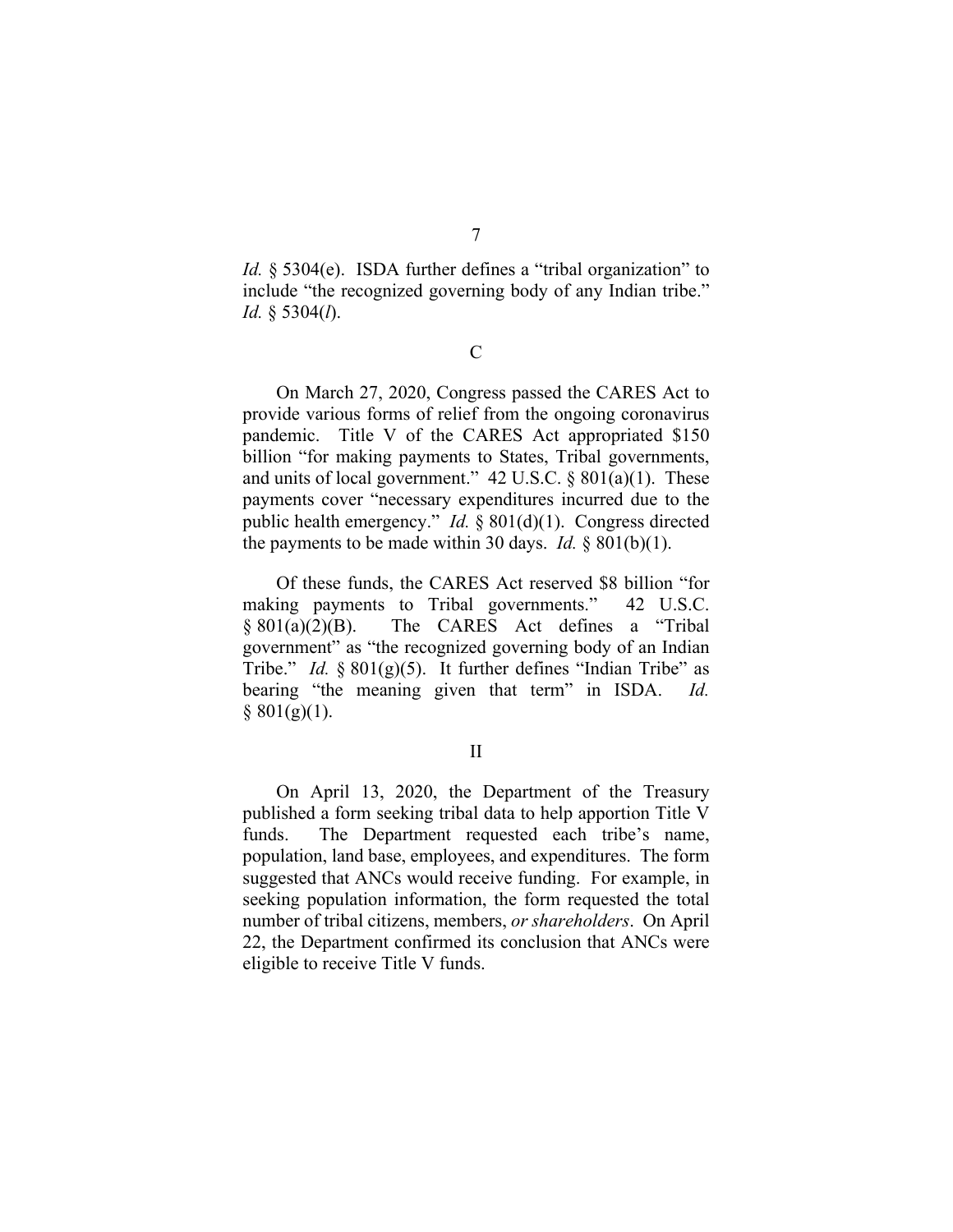Between April 17 and 23, three separate groups of Indian tribes filed lawsuits challenging that decision. Collectively, the plaintiffs encompass six federally recognized tribes in Alaska and twelve federally recognized tribes in the lower 48 states. The tribes argued that ANCs are not "Indian Tribes" within the meaning of the CARES Act or ISDA because they do not satisfy the final requirement of the ISDA definition—*i.e.*, because they are not "recognized as eligible for the special programs and services provided by the United States to Indians because of their status as Indians." 23 U.S.C. § 5304(e). The government agreed that ANCs have not been so recognized, and it further argued that ANCs could not be so recognized. But, the government reasoned, Congress expressly included ANCs within the ISDA definition, and we must give effect to that decision.

The district court consolidated the three cases and granted a preliminary injunction prohibiting the distribution of any Title V funds to ANCs. In finding that the tribes were likely to succeed on the merits, the court reasoned that any "Indian tribe" under ISDA must be "recognized" as such and that Alaska Native corporations, unlike Alaska Native villages, have not been so recognized. As a result of the preliminary injunction, the government has withheld distribution of more than \$162 million in Title V funds that it otherwise would have provided to ANCs. Several ANCs and ANC associations then intervened as defendants.

The district court ultimately granted summary judgment to the defendants. After further consideration, the court agreed with the government: ANCs must qualify as Indian tribes to give effect to their express inclusion in the ISDA definition, even though no ANC has been recognized as an Indian tribe.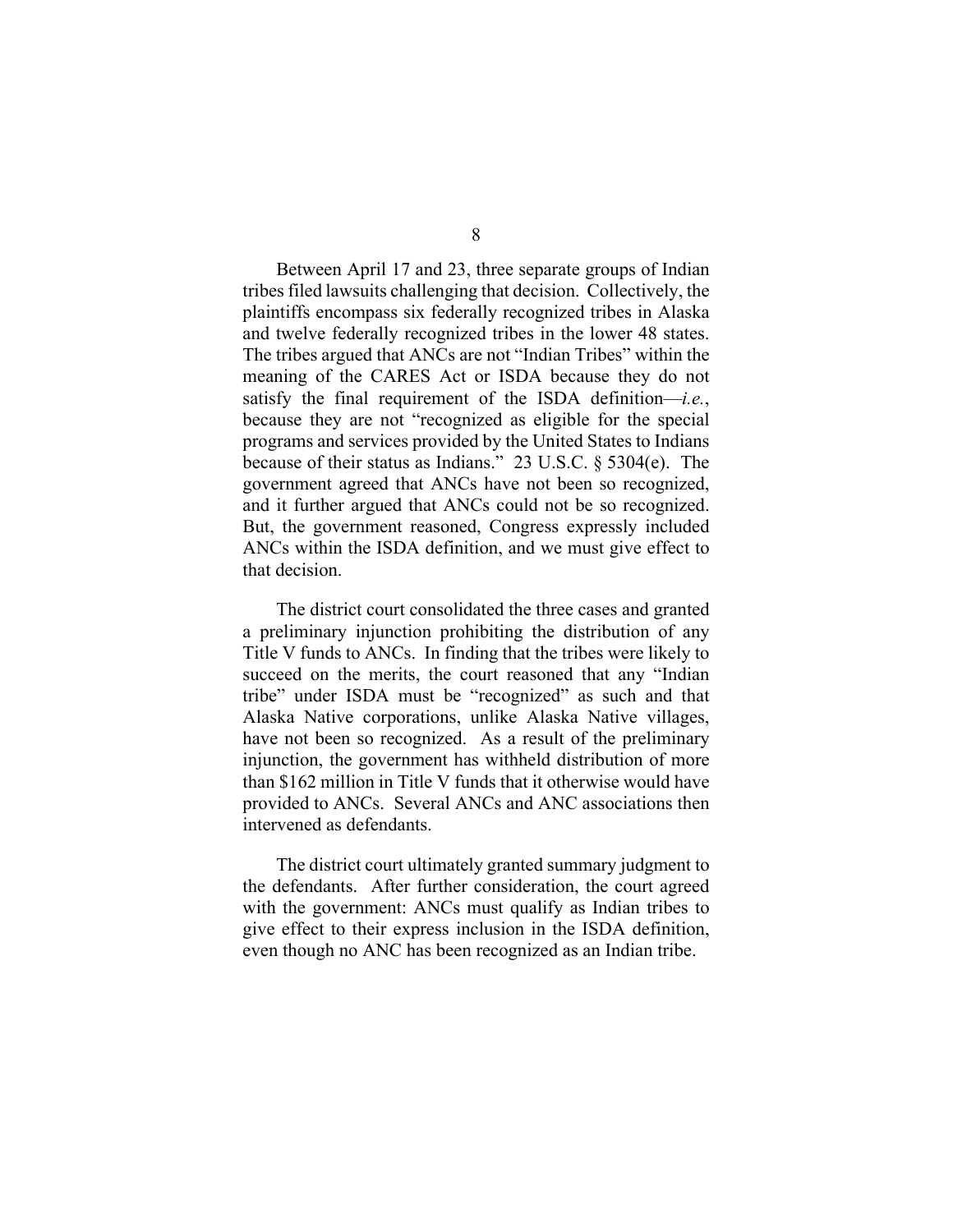To permit orderly review, the district court granted the tribes' motion for an injunction pending appeal, subject to the tribes seeking expedition in this Court. The injunction prohibited the distribution of Title V funds to ANCs until the earlier of September 15 or a merits decision by this Court. We granted expedition, heard oral argument, and extended the injunction pending our decision.

#### III

The government first contends that its decision to provide CARES Act funds to ANCs is not judicially reviewable. The Administrative Procedure Act provides a cause of action to persons "adversely affected or aggrieved by agency action," 5 U.S.C. § 702, but withdraws the action to the extent that "statutes preclude judicial review," *id.* § 701(a)(1). "Whether and to what extent a particular statute precludes judicial review is determined not only from its express language, but also from the structure of the statutory scheme, its objectives, its legislative history, and the nature of the administrative action involved." *Block v. Cmty. Nutrition Inst.*, 467 U.S. 340, 345 (1984). Any preclusion must be "fairly discernible in the statutory scheme," *id.* at 351, and must appear "with sufficient" clarity to overcome the strong presumption in favor of judicial review," *Thryv, Inc. v. Click-to-Call Techs., LP*, 140 S. Ct. 1367, 1373 (2020) (quotation marks omitted).

Nothing in the CARES Act expressly precludes review of spending decisions under Title V. Nonetheless, the government argues that the statute precludes judicial review by implication. It highlights three structural or contextual considerations: the short deadline for disbursing funds, the urgency of providing relief funds quickly, and the lack of any requirement for advance notice of funding decisions.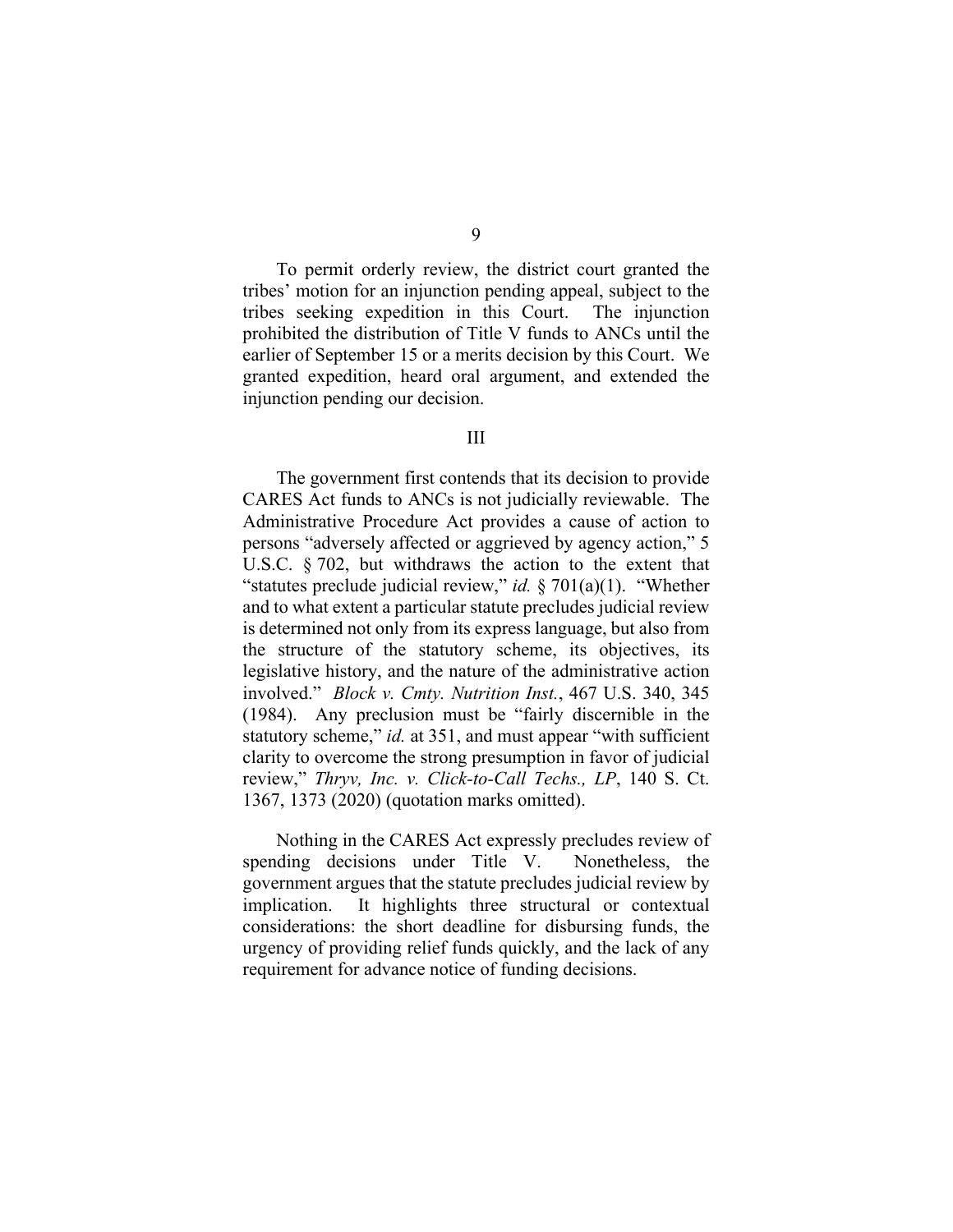We are unpersuaded. To begin, the government cites no case in which short statutory deadlines have been held to preclude judicial review by implication. To the contrary, in *Dunlop v. Bachowski*, 421 U.S. 560 (1975), the Supreme Court held that judicial review was available despite a 60-day deadline for the relevant administrative action. *Id.* at 563 n.2, 567. Likewise, in *Texas Municipal Power Agency v. EPA*, 89 F.3d 858 (D.C. Cir. 1996), we rejected a claim that "short statutory deadlines," combined with the need "to compile enormous amounts of data and allocate allowances to 2,200 utilities" within the deadline, made the claim at issue unreviewable. *See id.* at 864–65. The government cites *Morris v. Gressette*, 432 U.S. 491 (1977), where the plaintiffs sought to challenge an administrative failure to object to a state voting measure under section 5 of the Voting Rights Act. But the Act provided other means to obtain judicial review of the underlying legal question, *see id.* at 504–05, and the case involved the same kind of enforcement discretion later held to be generally unreviewable in *Heckler v. Chaney*, 470 U.S. 821 (1985). The government also cites *Dalton v. Specter*, 511 U.S. 462 (1994), but that case turned on the fact that presidential action is not subject to APA review. *See id.* at 471–76. As for urgency, the government frames its argument as only a slight variation on its point about the need for speed.

Finally, while the government may be correct that judicial review would be difficult had it simply disbursed the funds with no prior warning, *see City of Hous. v. HUD*, 24 F.3d 1421, 1424 (D.C. Cir. 1994), that should hardly preclude review where, as here, the government *did* take prior agency action in time to afford review. To be sure, the government might have argued that the actions taken here, including a solicitation of information, were not final agency action reviewable under the APA. We take no position on that question because finality in this context bears on the scope of the plaintiff's cause of action;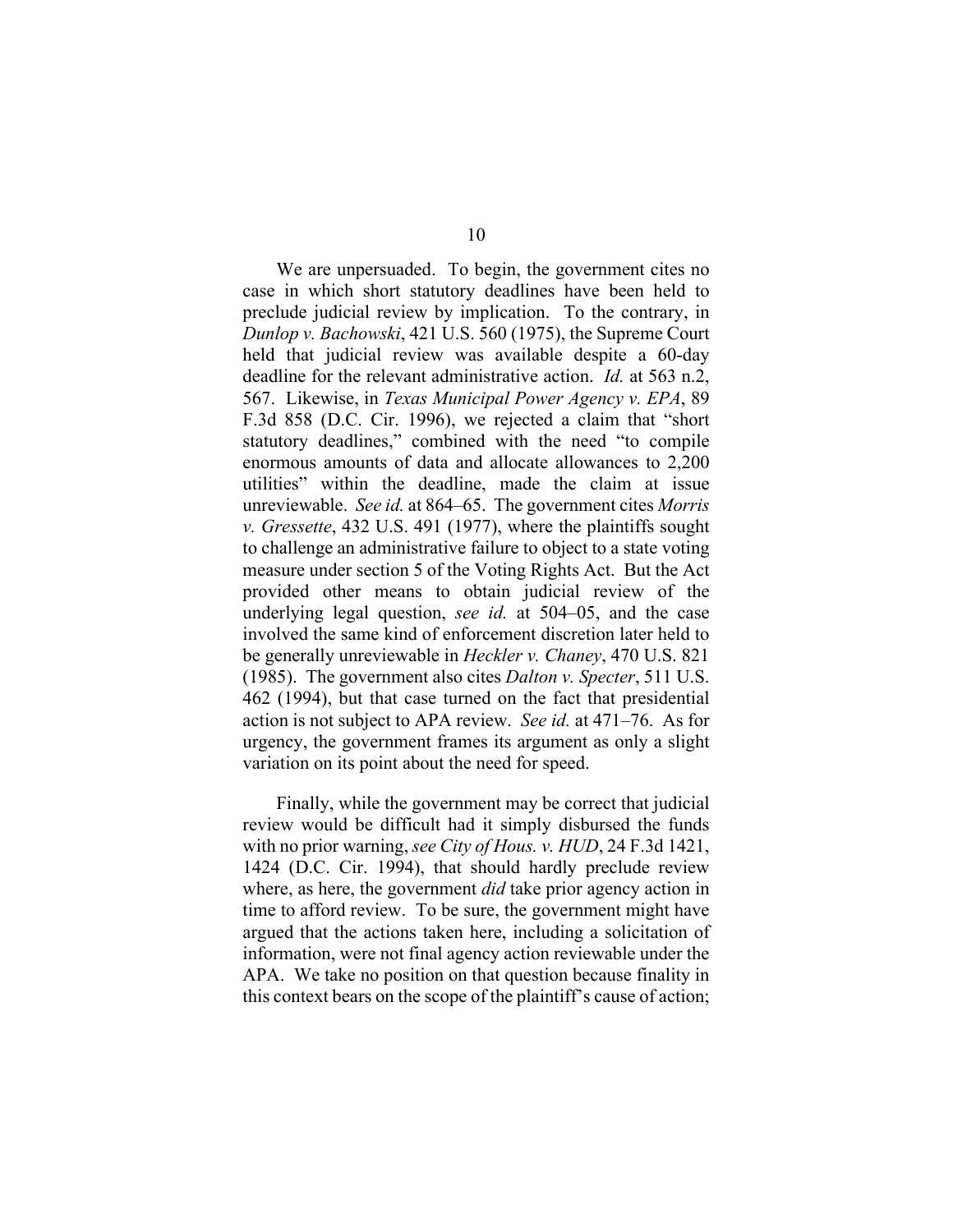it is a forfeitable objection that the government did not press here. *See Marcum v. Salazar*, 694 F.3d 123, 128 (D.C. Cir.

#### IV

2012).

On the merits, the district court held that ANCs are Indian tribes within the ISDA definition and thus are eligible for funding under Title V of the CARES Act. We review de novo this legal ruling, which was appropriately made on summary judgment. *Stoe v. Barr*, 960 F.3d 627, 629 (D.C. Cir. 2020). In considering the difficult legal question now before us, we have benefitted greatly from the district court's two thoughtful opinions, rendered under severe time constraints, which carefully assess the arguments on both sides.

Title V of the CARES Act makes funding available "to States, Tribal governments, and units of local government." 42 U.S.C. § 801(a)(1). Alaska Native Corporations are neither "States" nor "units of local government" in Alaska. ANCs thus are eligible to receive Title V funds only if they are "Tribal governments." Title V defines a "Tribal government" as "the recognized governing body of an Indian Tribe," *id.* § 801(g)(5), and defines "Indian Tribe" as bearing "the meaning given that term" in ISDA, *id.* § 801(g)(1). So ANCs are eligible for Title V funding only if they qualify as an "Indian tribe" under ISDA. As explained below, ANCs do not satisfy the ISDA definition.

#### A

ISDA defines an "Indian tribe" as

[1] any Indian tribe, band, nation, or other organized group or community, [2] including any Alaska Native village or regional or village corporation as defined in or established pursuant to the Alaska Native Claims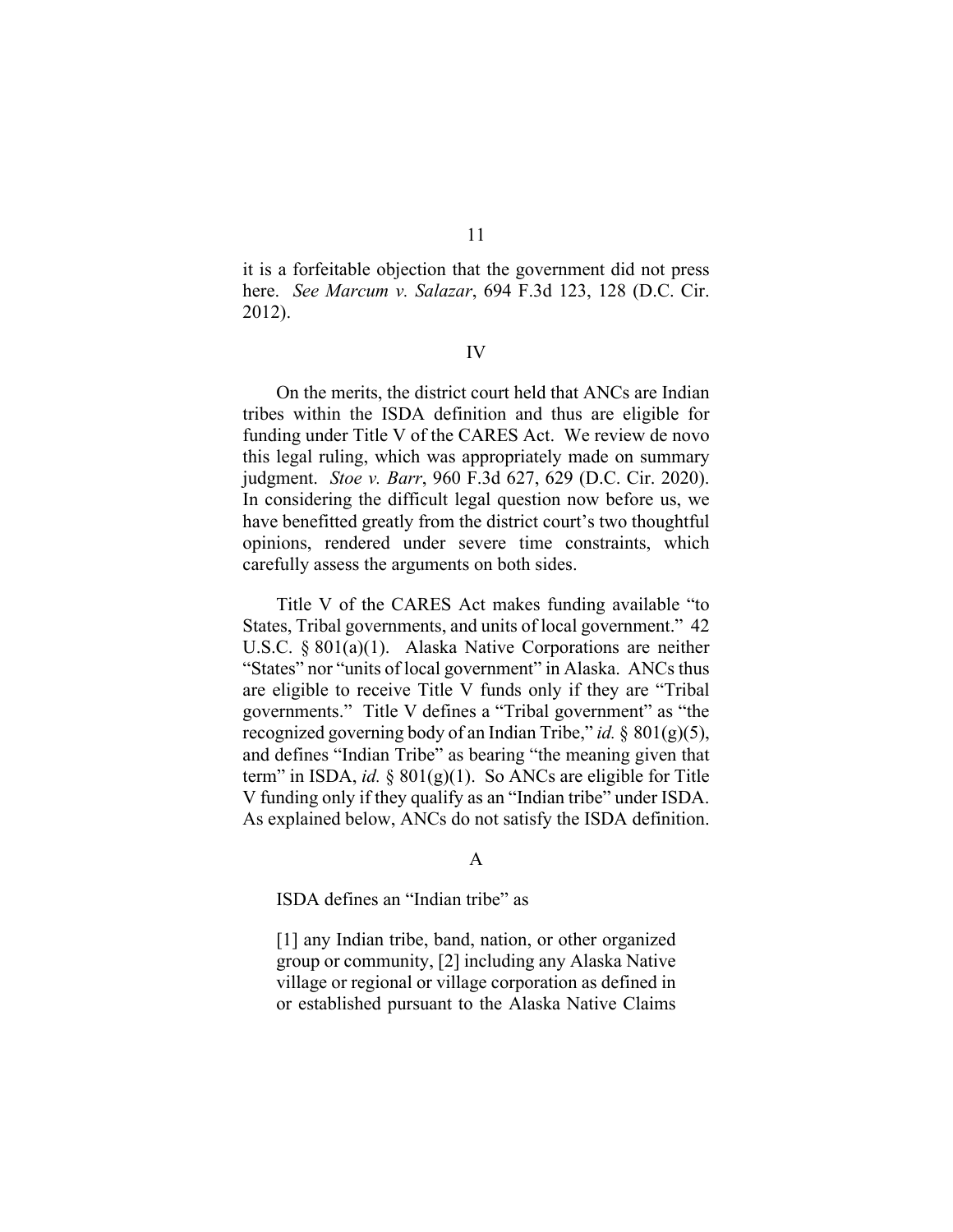Settlement Act (85 Stat. 688), [3] which is recognized as eligible for the special programs and services provided by the United States to Indians because of their status as Indians.

25 U.S.C. § 5304(e). The first, listing clause sets forth five kinds of covered Indian entities—any "tribe, band, nation, or other organized group or community." The second, Alaska clause clarifies that three kinds of Alaskan entities are covered—"any Alaska Native village or regional or village corporation." The third, recognition clause restricts the definition to a subset of covered entities—those "recognized as eligible for the special programs and services provided by the United States to Indians because of their status as Indians."

The text and structure of this definition make clear that the recognition clause, which is adjectival, modifies all of the nouns listed in the clauses that precede it. Under the seriesqualifier canon, "[w]hen there is a straightforward, parallel construction that involves all nouns or verbs in a series, a prepositive or postpositive modifier normally applies to the entire series." A. Scalia & B. Garner, *Reading Law* 147 (2012); *see*, *e.g.*, *Lockhart v. United States*, 136 S. Ct. 958, 963 (2016) (canon applies where "the listed items are simple and parallel without unexpected internal modifiers"); *Jama v. ICE*, 543 U.S. 335, 344 n.4 (2005) (same where "modifying clause" appears "at the end of a single, integrated list"). This canon applies to the listing clause, which ticks off five synonyms in a grammatically simple list (any "tribe, band, nation, or other organized group or community"). Moreover, through its usage of "including," the Alaska clause operates to equate its two parallel nouns ("village" and "corporation") with the five preceding nouns. And given the obvious similarities between the Indian entities in the listing clause and Alaska Native villages—more than 200 of which have been recognized as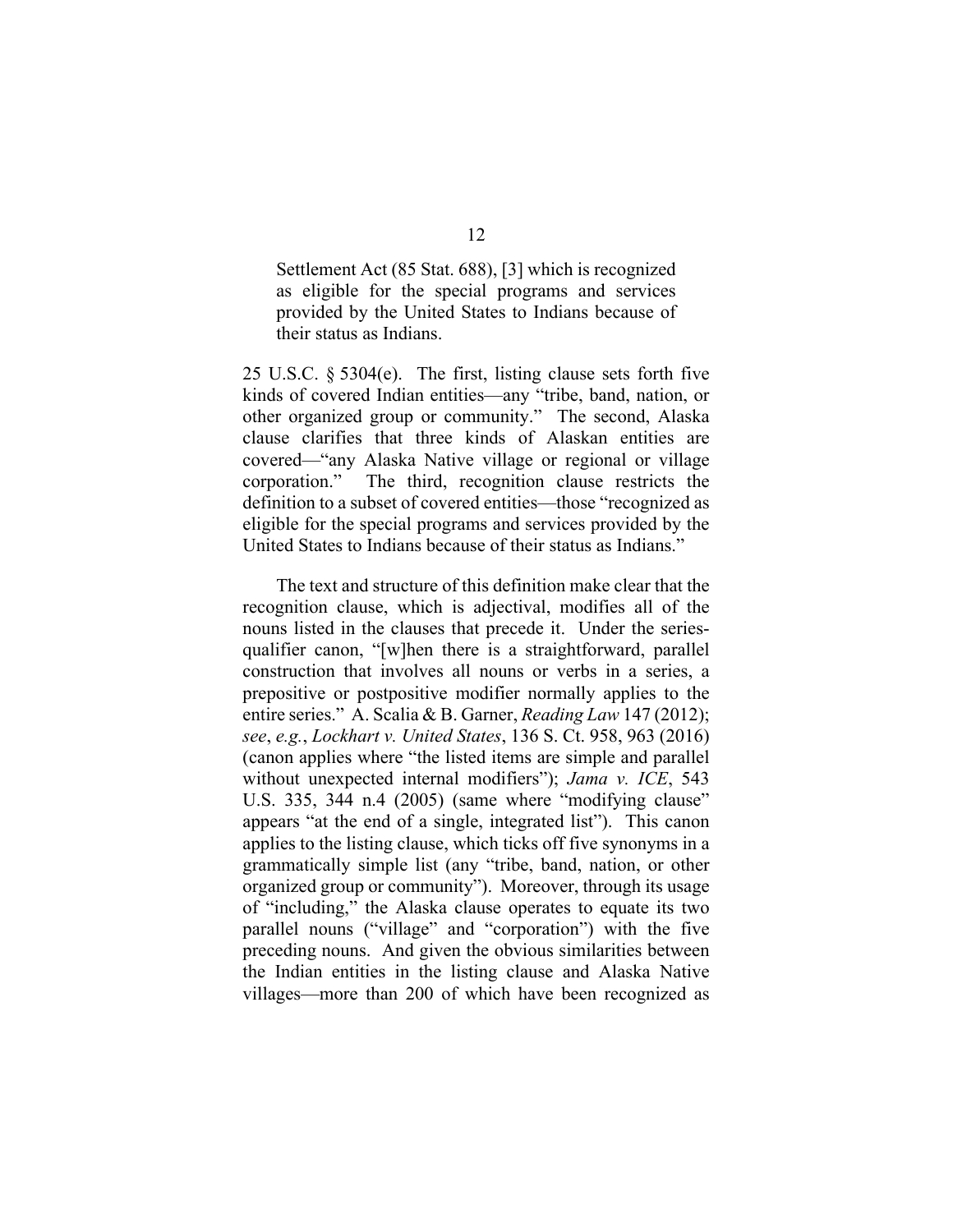tribes—the recognition clause undisputedly modifies "village" as well as the five previously listed Indian groups. Finally, it is not grammatically possible for the recognition clause to modify *all* of the five nouns in the listing clause, *plus* the first noun in the more proximate Alaska clause ("village"), but *not* the one noun in the preceding two clauses that is its most immediate antecedent ("corporation"). If possible, we construe statutory text to make grammatical sense rather than nonsense. *See* Scalia & Garner, *supra*, at 140–43 ("Grammar Canon"). For these reasons, an ANC cannot qualify as an "Indian tribe" under ISDA unless it has been "recognized as eligible for the special programs and services provided by the United States to Indians because of their status as Indians."

B

Because no ANC has been federally "recognized" as an Indian tribe, as the recognition clause requires, no ANC satisfies the ISDA definition.

"[I]t is a cardinal rule of statutory construction that, when Congress employs a term of art, it presumably knows and adopts the cluster of ideas that were attached to each borrowed word in the body of learning from which it was taken." *Air Wis. Airlines Corp. v. Hoeper*, 571 U.S. 237, 248 (2014) (quoting *FAA v. Cooper*, 566 U.S. 284, 292 (2012)). We adhere to this presumption unless the statute contains some "contrary indication." *McDermott Int'l, Inc. v. Wilander*, 498 U.S. 337, 342 (1991).

In the context of Indian law, "recognition" is a "legal term of art." *Frank's Landing Indian Cmty. v. Nat'l Indian Gaming Comm'n*, 918 F.3d 610, 613 (9th Cir. 2019). It refers to a "formal political act confirming the tribe's existence as a distinct political society, and institutionalizing the governmentto-government relationship between the tribe and the federal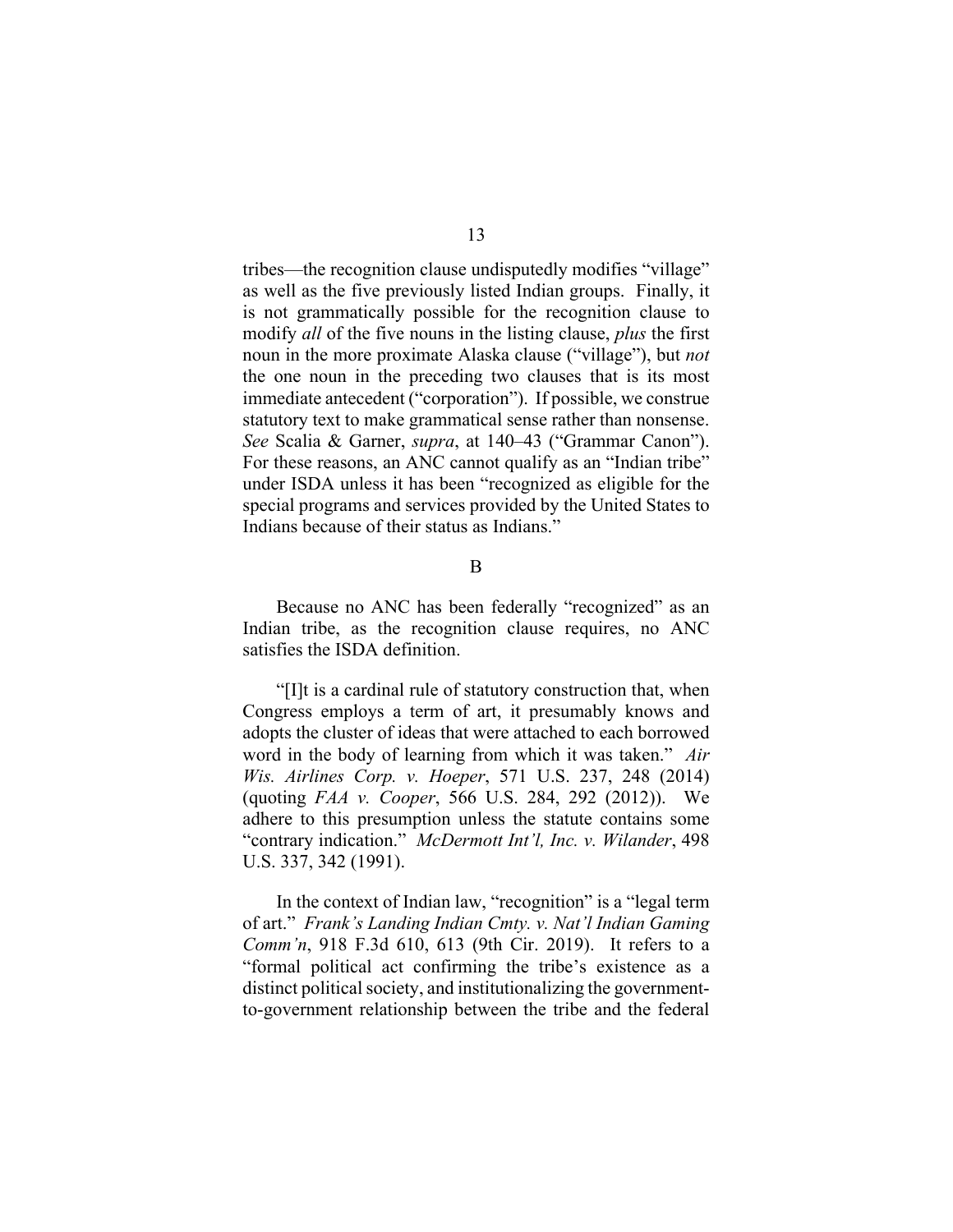government." *Cal. Valley Miwok Tribe v. United States*, 515 F.3d 1262, 1263 (D.C. Cir. 2008) (quotation marks omitted). Federal recognition both establishes the tribe as a "domestic dependent nation" and "requires the Secretary [of the Interior] to provide a panoply of benefits and services to the tribe and its members." *Frank's Landing*, 918 F.3d at 613–14 (quotation marks omitted); *see Muwekma Ohlone Tribe v. Salazar*, 708 F.3d 209, 211 (D.C. Cir. 2013) ("Federal recognition is a prerequisite to the receipt of various services and benefits available only to Indian tribes."); *Miwok Tribe*, 515 F.3d at 1263–64 (noting "the federal benefits that a recognized tribe and its members may claim"); *Golden Hill Paugussett Tribe of Indians v. Weicker*, 39 F.3d 51, 57 (2d Cir. 1994) ("After passage of the Indian Reorganization Act recognition proceedings were necessary because the benefits created by it were made available only to descendants of 'recognized' Indian tribes."). Given the well-established meaning of "recognition" in Indian law, and its connection to the provision of benefits to tribal members, we interpret ISDA's requirement that an Indian tribe be "recognized as eligible for the special programs and services provided by the United States to Indians because of their status as Indians" to require federal recognition of the putative tribe.

Several pre-ISDA statutes bolster this conclusion. During the 1950s and 1960s, Congress sought to assimilate Indians by terminating federal recognition of various tribes, thereby ending the special relationship that existed between the federal government and the tribes as sovereigns. *Felter v. Kempthorne*, 473 F.3d 1255, 1258 (D.C. Cir. 2007). By rote formula, these statutes provided that, upon termination, members of the former tribe "shall not be entitled to any of the services performed by the United States for Indians because of their status as Indians." *See*, *e.g.*, An Act to Provide for the Division of the Tribal Assets of the Catawba Indian Tribe of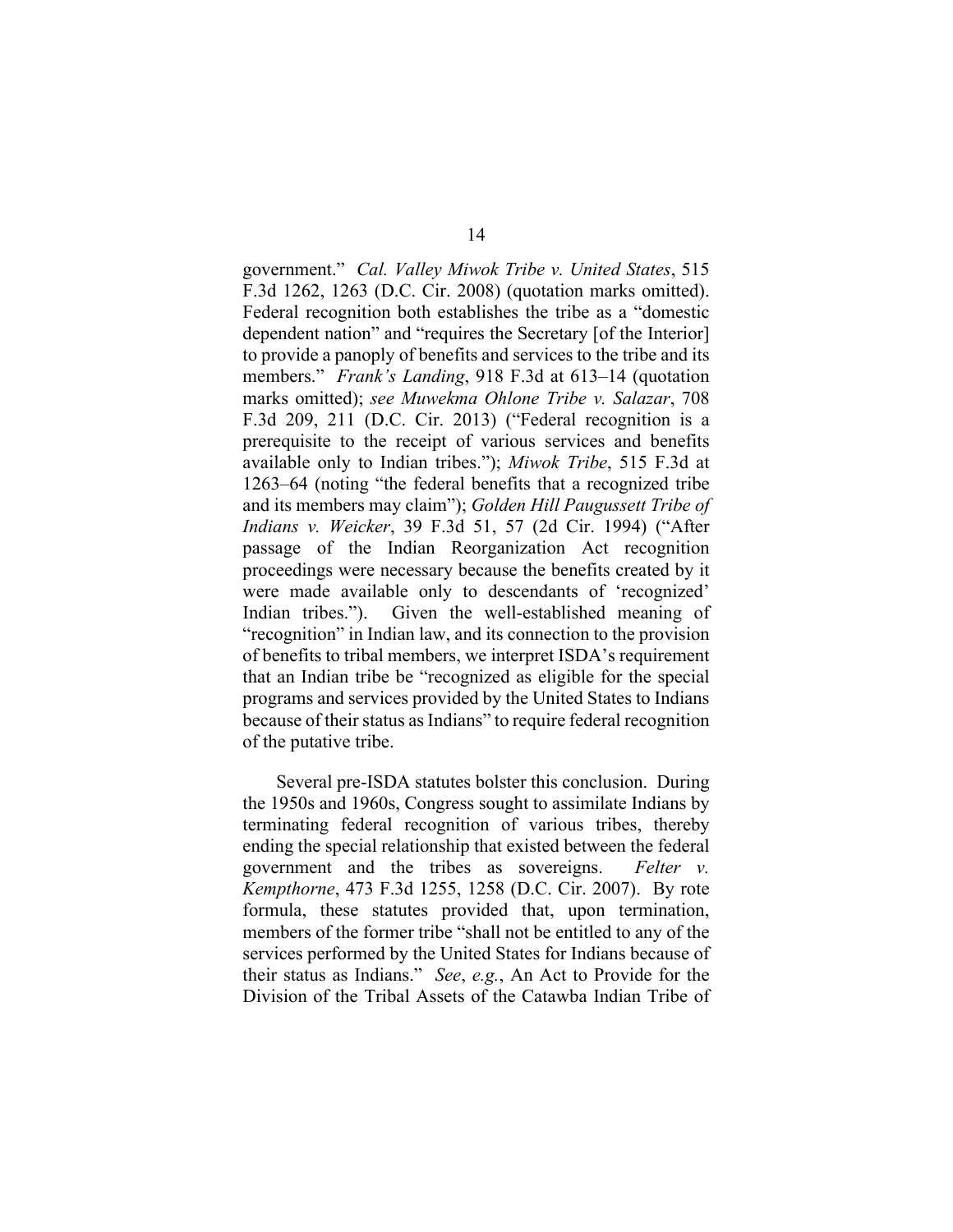South Carolina, Pub. L. No. 86-322, 73 Stat. 592, 593 (1959); An Act to Provide for the Distribution of the Land and Assets of Certain Indian Rancherias and Reservations in California, Pub. L. No. 85-671, 72 Stat. 619, 621 (1958); An Act to Provide for the Termination of Federal Supervision Over the Property of the Ottawa Tribe of Indians in the State of Oklahoma, Ch. 909, 70 Stat. 963, 964  $(1956)^1$  $(1956)^1$  $(1956)^1$  These statutes confirm that, long before ISDA was enacted, there was an established connection between recognition and sovereignty. Likewise, in text that closely mirrors ISDA's recognition clause, they confirm that with recognition comes various benefits provided "by the United States for Indians because of their status as Indians." In sum, they confirm that not only the general concept of recognition, but also the specific phrase used to describe it in ISDA, are terms of art denoting federal recognition of a sovereign Indian tribe.

The Federally Recognized Indian Tribe List Act of 1994 (List Act) further reinforces this conclusion. It charges the Secretary of the Interior with "keeping a list of all federally recognized tribes." Pub. L. No. 103-454, § 103(6), 108 Stat. 4791, 4792. The list must be "accurate, regularly updated, and regularly published," so that all federal agencies may use it "to determine the eligibility of certain groups to receive services from the United States." *Id.* § 103(7), 108 Stat. at 4792. The list also must "reflect all federally recognized Indian tribes in the United States which are eligible for the special programs and services provided by the United States to Indians because of their status as Indians." *Id.* § 103(8), 108 Stat. at 4792. Repeating this language, the List Act's only substantive section, titled "Publication of list of recognized tribes," requires the Secretary to publish annually a list of "all Indian

<span id="page-14-0"></span> $<sup>1</sup>$  This precise formulation, or close variants of it, appears in at</sup> least sixteen termination statutes enacted between 1954 and 1968.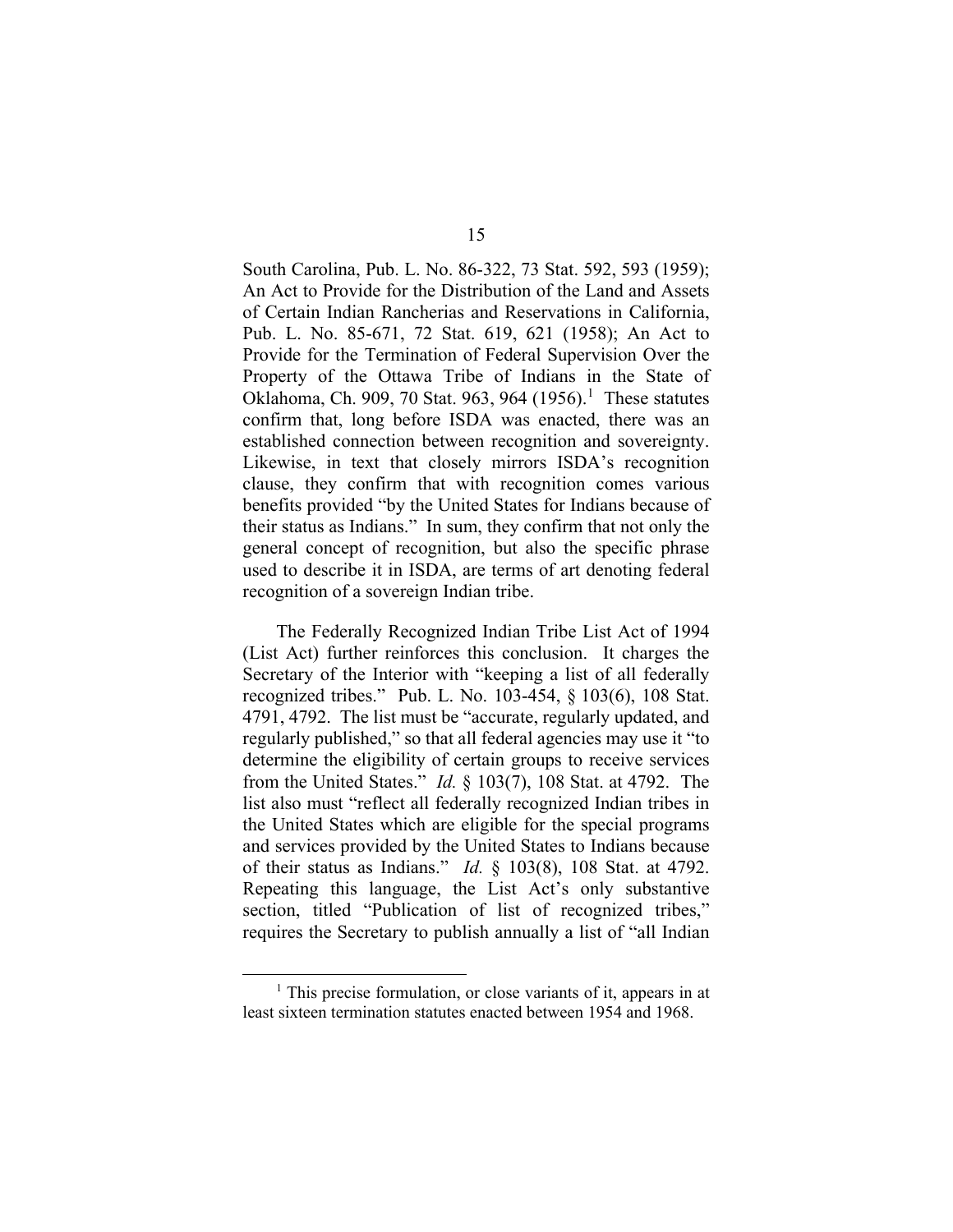tribes which the Secretary recognizes to be eligible for the special programs and services provided by the United States to Indians because of their status as Indians." 25 U.S.C. § 5131(a). Thus, in language that twice tracks ISDA's recognition clause almost *verbatim*, the List Act equates federal recognition of Indian tribes with eligibility for "the special programs and services provided by the United States to Indians because of their status as Indians."

To be sure, the List Act post-dates ISDA. But during the time between those two statutes, the Secretary of the Interior consistently recognized Indian tribes on the same terms and listed them as so recognized. *See* Procedures for Establishing that an American Indian Group Exists as an Indian Tribe, 43 Fed. Reg. 39,361, 39,362 (Sept. 5, 1978) ("[A]cknowledgment of tribal existence by the Department is a prerequisite to the protection, services, and benefits from the Federal Government available to Indian tribes. Such acknowledgment shall also mean that the tribe is entitled to the immunities and privileges available to other federally acknowledged Indian tribes by virtue of their status as Indian tribes . . . .") (codified at 25 C.F.R. § 83.2 (1978)). Given the strikingly similar language between the List Act and ISDA, the term-of-art nature of that language, and its usage in administrative practice spanning several decades, we conclude that the List Act and ISDA must reflect the same understanding of tribal recognition.

The intervenors urge a different understanding of what kind of recognition ISDA requires. Rejecting the term-of-art understanding laid out above, the intervenors contend that an Alaska Native group is "recognized" within the meaning of ISDA if it receives any Indian-related funding or benefits, regardless of whether the federal government has acknowledged a sovereign-to-sovereign relationship with the group. Because some statutes fund programs for Alaska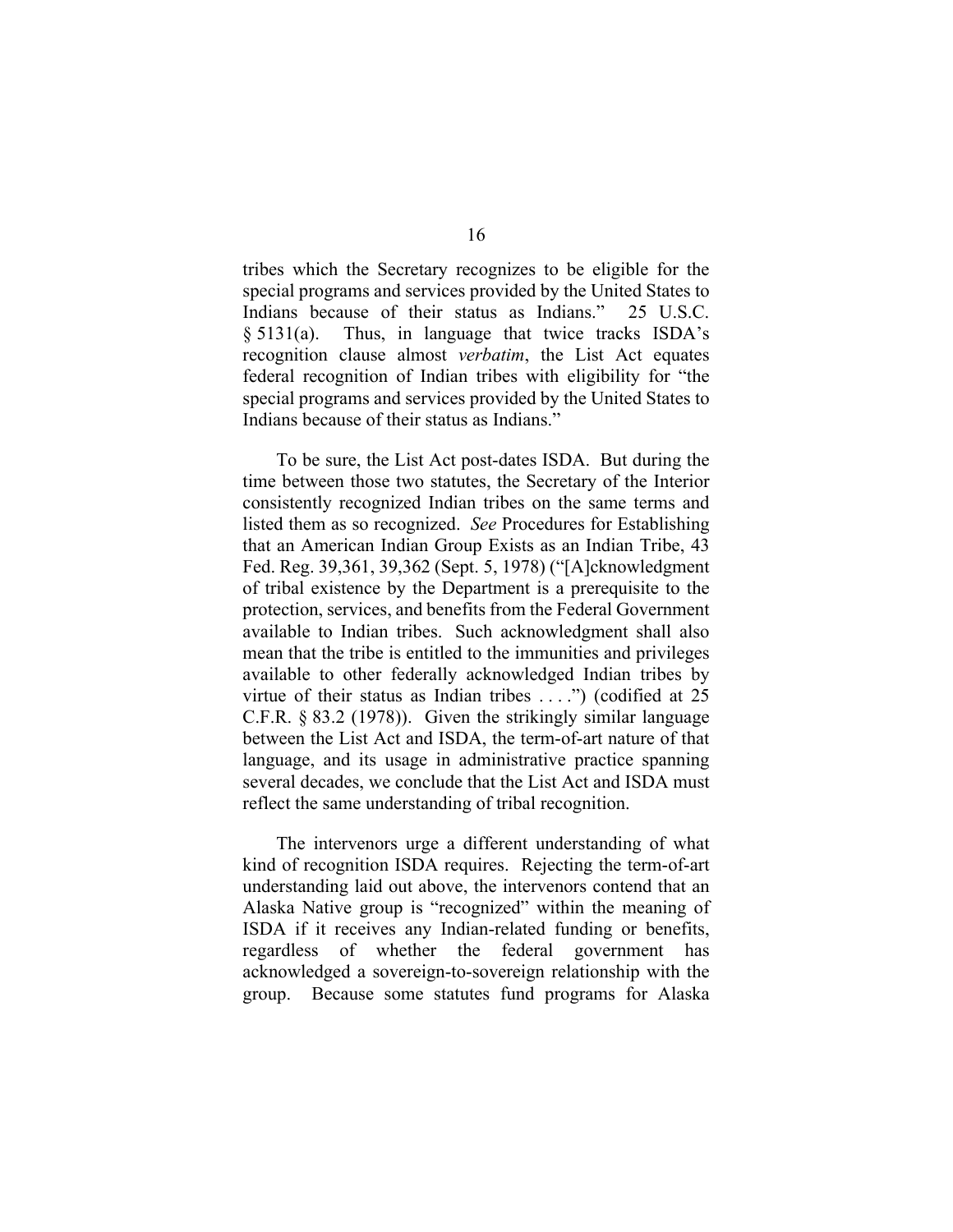Natives in part through ANCs, *see*, *e.g.*, 20 U.S.C. § 7453(b) (Alaska Native language immersion schools), the intervenors contend that that ANCs are therefore recognized Indian Tribes for ISDA purposes.

The intervenors' proposed interpretation cannot be reconciled with the text of ISDA. *First*, ISDA's recognition clause does not simply require the group to be "recognized as eligible" for *any* special program or service "provided by the United States to Indians because of their status as Indians." Instead, it requires the group to be "recognized as eligible for *the* special *programs and services* provided by the United States to Indians because of their status as Indians" (emphases added). Use of the definite article ("the") indicates that what follows "has been previously specified by context." *Nielsen v. Preap*, 139 S. Ct. 954, 965 (2019). Here, the only "special programs and services" (in the plural) plausibly specified by context are the "panoply of benefits and services" to which "recognized" tribes are entitled. *Frank's Landing*, 918 F.3d at 613–14. *Second*, the intervenors would read recognition out of ISDA; whereas the statute requires a group to be "recognized as eligible" for various special programs, the intervenors would read it to require only that the group be "eligible" to receive benefits or funding.

The ANCs have not satisfied the recognition clause as we construe it. They do not contend that the United States has acknowledged a political relationship with them governmentto-government. Nor could they, for in 1978, the Interior Department promulgated regulations making "corporations … formed in recent times" ineligible for recognition. *See* 25 C.F.R. § 83.4(a). Under that regulation, which remains in effect, no ANC appears on the Secretary of the Interior's current list of recognized Indian tribes. *See* Indian Entities Recognized by and Eligible To Receive Services from the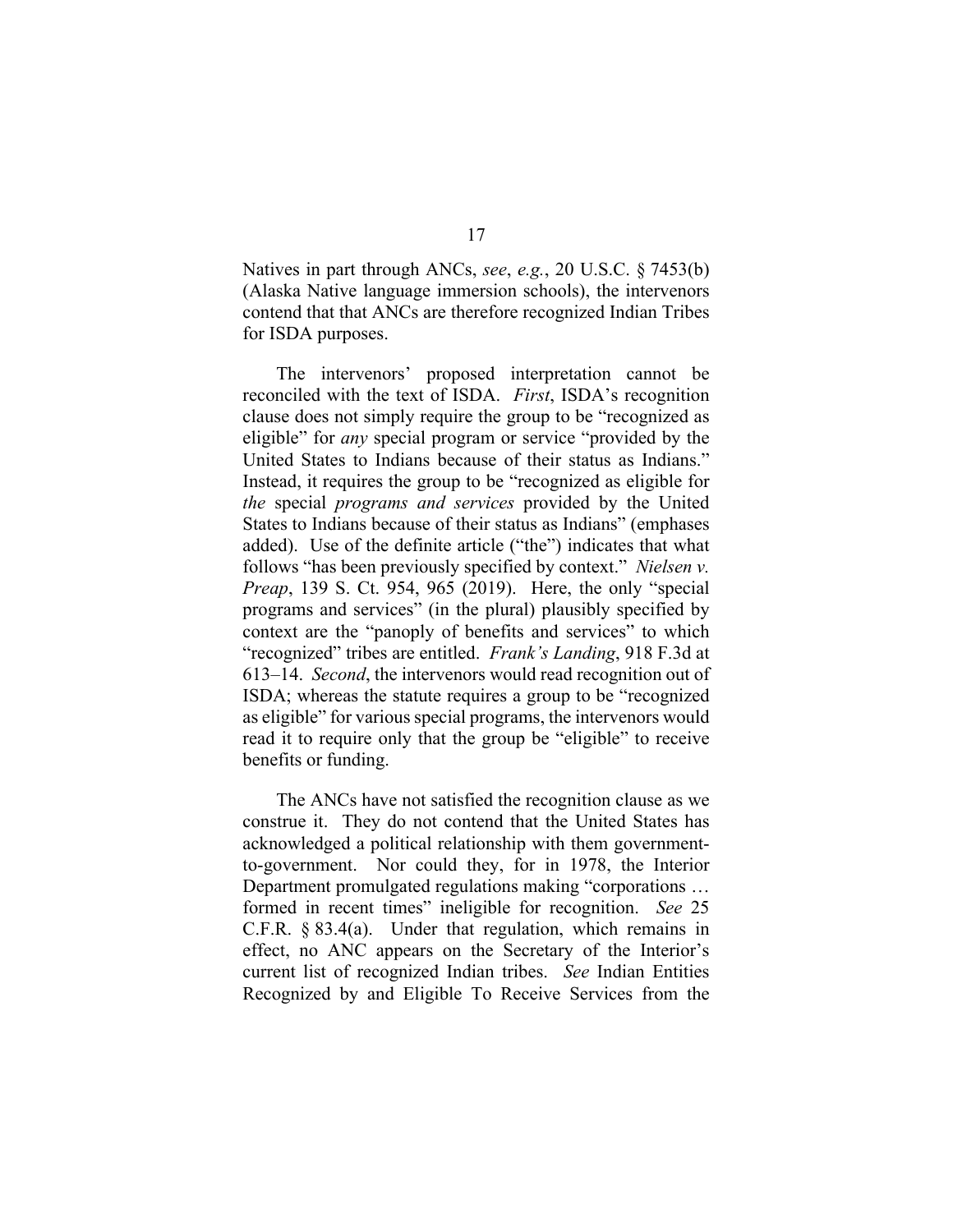United States Bureau of Indian Affairs, 85 Fed. Reg. 5,462 (Jan. 30, 2020). And because ANCs are not federally recognized, they are not Indian tribes under ISDA.

C

The government agrees that ANCs have not been "recognized" as ISDA requires. Indeed, it stresses that ANCs, which have never enjoyed any sovereign-to-sovereign relationship with the United States, could never be so recognized. For the government, the upshot is that ANCs need not satisfy the recognition clause to qualify as Indian tribes. Otherwise, the government reasons, Congress would have accomplished nothing by expressly adding "any Alaska native village *or regional or village corporation*" (emphasis added) to the list of possible recognized tribes. Given what the government describes as a misfit between the last noun in the statutory list ("corporation") and the adjectival clause that follows (including "recognized"), the government contends that the adjectival clause must be read to modify *every* listed noun *except* its immediate antecedent.

Fortunately, we need not choose between the government's interpretation, which produces grammatical incoherence, and a competing interpretation that would produce equally problematic surplusage. For we conclude that, although ANCs cannot be recognized as Indian tribes under current regulations, it was highly unsettled in 1975, when ISDA was enacted, whether Native villages or Native corporations would ultimately be recognized. The Alaska clause thus does meaningful work by extending ISDA's definition of Indian tribes to whatever Native entities ultimately were recognized—even though, as things later turned out, no ANCs were recognized.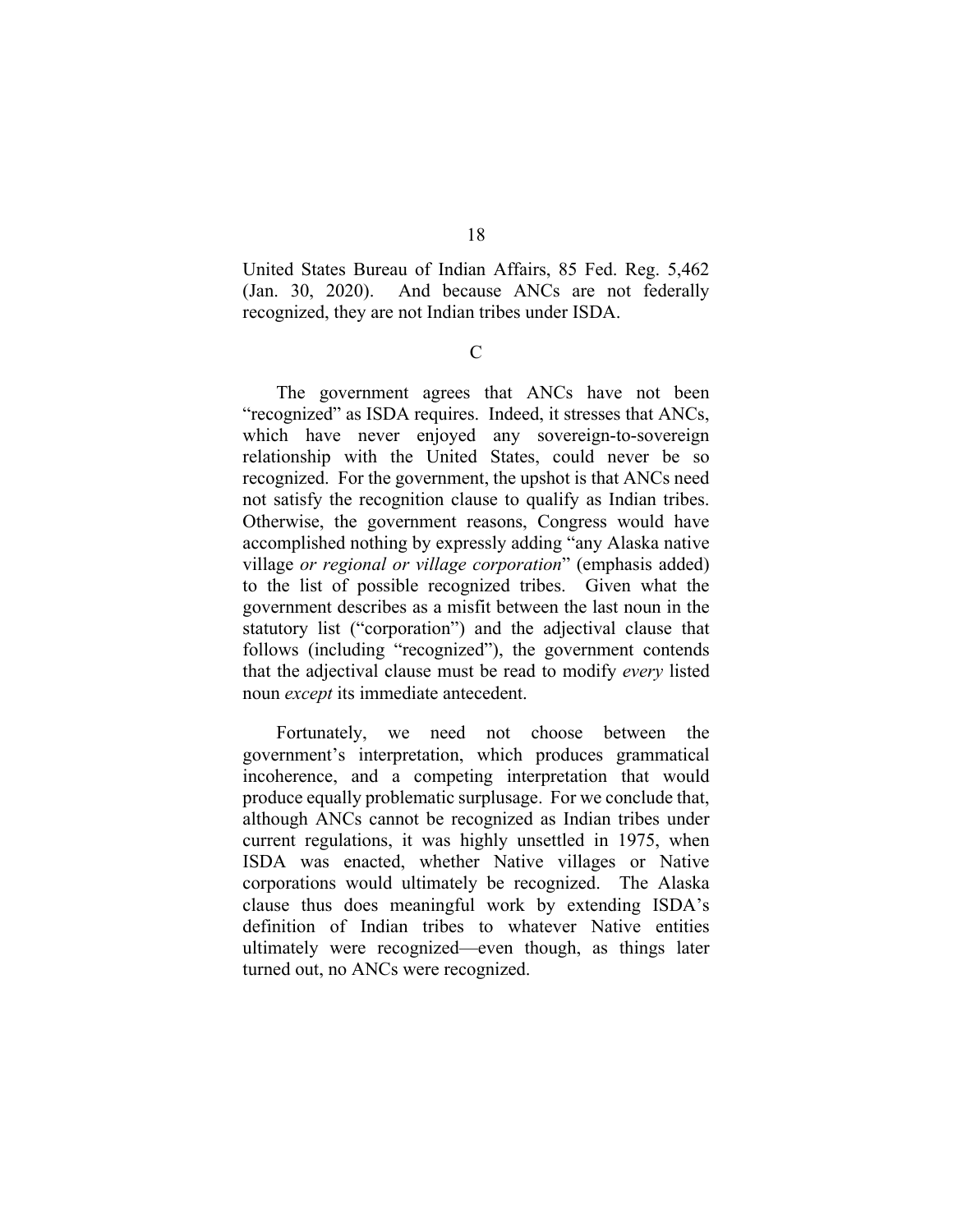For over a century, claims of tribal sovereignty in Alaska went largely unresolved. Soon after the Alaska Purchase, many courts held that Native villages were not sovereigns in control of some distinct "Indian country." *United States v. Seveloff*, 27 F. Cas. 1021, 1024 (C.C.D. Or. 1872); *Kie v. United States*, 27 F. 351, 351–52 (C.C.D. Or. 1886); *see also In re Sah Quah*, 31 F. at 329 ("The United States at no time recognized any tribal independence or relations among these Indians . . . ."). That view changed over the first half of the 20th century, yet there were still few occasions for the federal government to develop political relationships with the remote and isolated Native villages. Sansonetti Op. at \*9, \*15–16. Accordingly, the government addressed questions of Native sovereignty only "in a tentative and reactive way." *Id.* at \*2. And when land disputes came to the fore in ANCSA, Congress complicated the question of Native sovereignty even more. As a general matter, Indian tribes must control a particular territory. *See*, *e.g.*, *Merrion v. Jicarilla Apache Tribe*, 455 U.S. 130, 142 (1982); *Montoya v. United States*, 180 U.S. 261, 266 (1901). But ANCSA terminated 22 of the 23 existing reservations in Alaska, 43 U.S.C. § 1618(a); extinguished all aboriginal land claims of Native individuals or tribes, *id.* § 1603; and transferred settlement proceeds not to the Native villages previously thought to have at least arguable sovereignty, but to newly-created corporations chartered under and thus subject to Alaska law, *id.* §§ 1605(c), 1606(d).

After the enactment of ISDA, questions persisted for nearly two more decades about the nature of tribal sovereignty in Alaska. In 1977, a congressional commission concluded that the sovereign powers of Alaska Native villages had been placed "largely in abeyance at the present time because the tribes currently do not possess tribal domains." 2 Am. Indian Pol'y Rev. Comm'n, No. 93-440, *Final Report*, 489, 490–491 & n.12 (1977). In 1988, the Alaska Supreme Court held that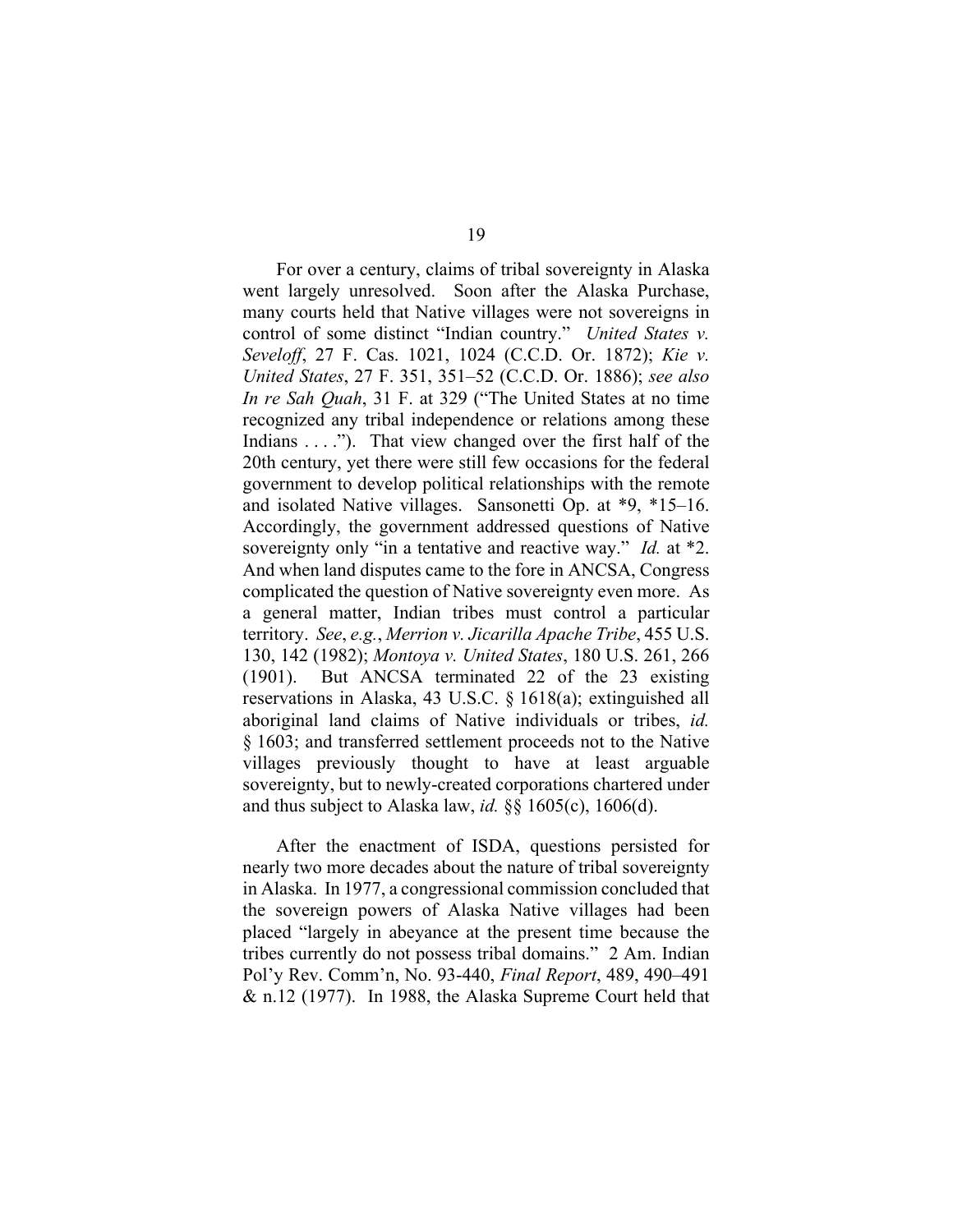Alaska Native villages had "not been accorded tribal recognition" (except for the tribe inhabiting the one remaining reservation) and thus lacked tribal sovereign immunity. *Native Vill. of Stevens v. Alaska Mgmt. & Planning*, 757 P.2d 32, 39– 41 (Alaska 1988). And as late as January 1993, the Solicitor of Interior concluded that Alaska Native villages enjoyed some attributes of tribal sovereignty, but only after conducting an exhaustive historical survey and analysis of various conflicting considerations. Sansonetti Op. at \*5–35, \*75–76. Even then, the Solicitor concluded that this sovereignty did not extend to control over the lands transferred by ANCSA to the regional and village corporations. *Id.* at \*75.

Moreover, ANCSA charged the new ANCs with a handful of functions that would ordinarily be performed by tribal governments, making potential future recognition of ANCs more plausible. For one thing, ANCs were the vehicle for implementing a global settlement encompassing all land claims that any Native individual or sovereign could bring against the United States. 43 U.S.C. § 1601(a). Moreover, the village corporations were charged with managing the land transferred by the United States not on behalf of their shareholders, but "on behalf of a Native village." *Id.* § 1602(j). And the regional corporations were authorized to "promote the health, education, or welfare" of Alaska Natives. *Id*. § 1606(r). That function is currently performed by two large cabinet agencies, the Department of Health and Human Services and the Department of Education, which at the time of ANCSA were constituted as a single Department of Health, Education, and Welfare. The intervenors themselves characterize ANCs as performing functions "that one would most naturally describe as governmental." Intervenor-Appellees' Br. at 35.

When ISDA was enacted, the standards and procedures for the United States to recognize Indian tribes also were unsettled.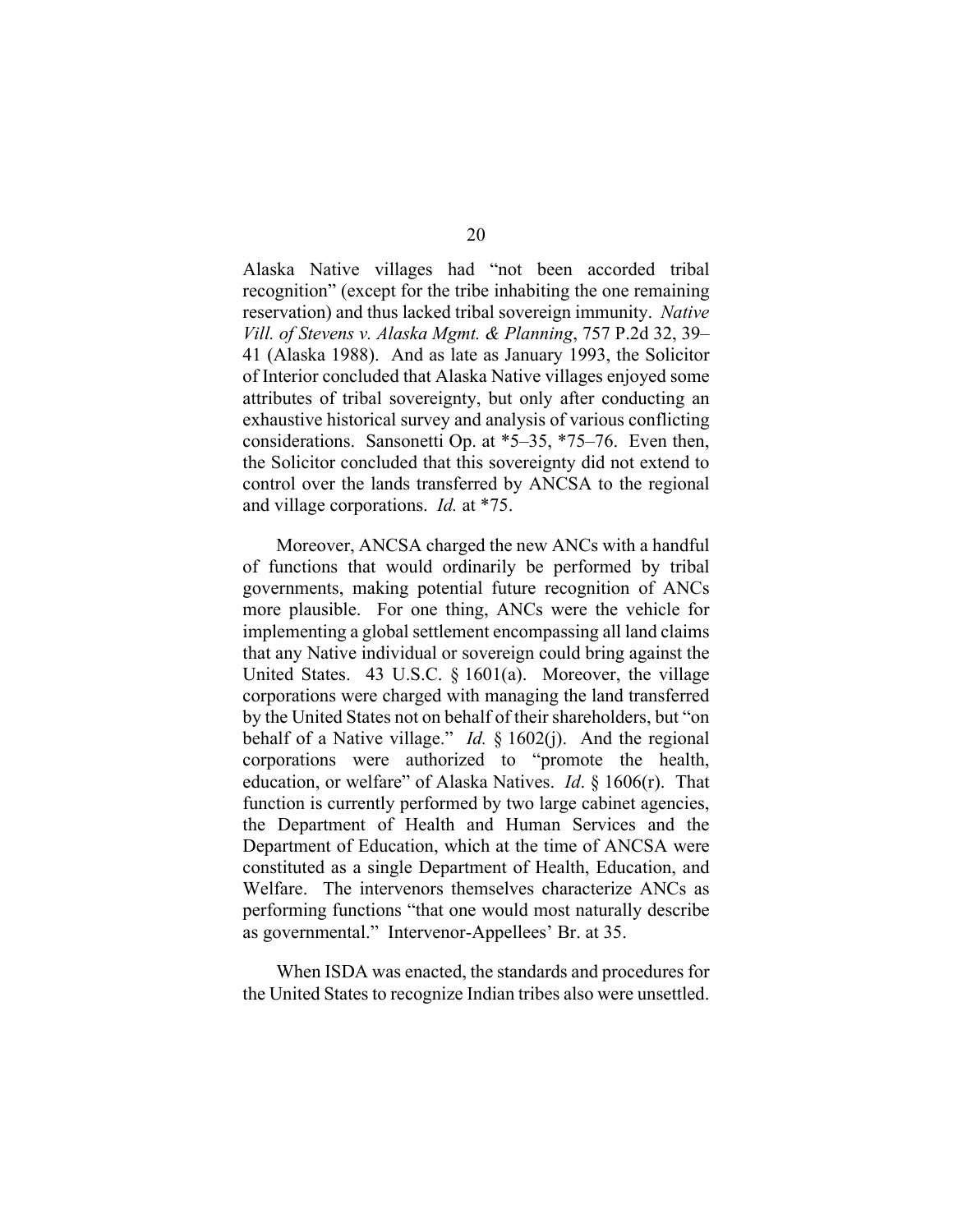At that time, recognition occurred in an "an ad hoc manner," with petitions for recognition evaluated "on a case-by-case basis," *Mackinac Tribe v. Jewell*, 829 F.3d 754, 756 (D.C. Cir. 2016), and "at the discretion" of the Interior Department, Procedures Governing Determination that Indian Group Is a Federally Recognized Indian Tribe, 42 Fed. Reg. 30,647, 30,647 (June 16, 1977). It was not until 1978 that the Department first promulgated regulations establishing uniform standards to govern the question whether to grant "formal recognition" to specific Indian groups. *Mackinac Tribe*, 829 F.3d at 756.

But even after promulgating those regulations, Interior still had difficulty sorting out whether to recognize Native villages, corporations, or both. In 1979, Interior published its first list of tribes recognized under the new regulatory criteria. The list contained no Alaska Native entities, which the agency said would be addressed "at a later date." Indian Tribal Entities that Have a Government-To-Government Relationship with the United States, 44 Fed. Reg. 7,235, 7,235 (Feb. 6, 1979). In 1988, Interior included both villages and corporations in a single list designated as "native entities within the State of Alaska recognized and eligible to receive services from the United States Bureau of Indian Affairs." Indian Entities Recognized and Eligible to Receive Services from the United States Bureau of Indian Affairs, 53 Fed. Reg. 52,829, 52,832– 33 (Dec. 29, 1988) (cleaned up). Finally, Interior changed course in October 1993, publishing a substantially revised list of recognized Native entities that included over 200 Alaska Native villages, but no Alaska Native corporations. Indian Entities Recognized and Eligible to Receive Services from the United States Bureau of Indian Affairs, 58 Fed. Reg. 54,364 (Oct. 21, 1993). In the preamble to that list, Interior analogized Native corporations to "tribal organizations" in the lower 48 states, which were not recognized as Indian tribes. *See id.* at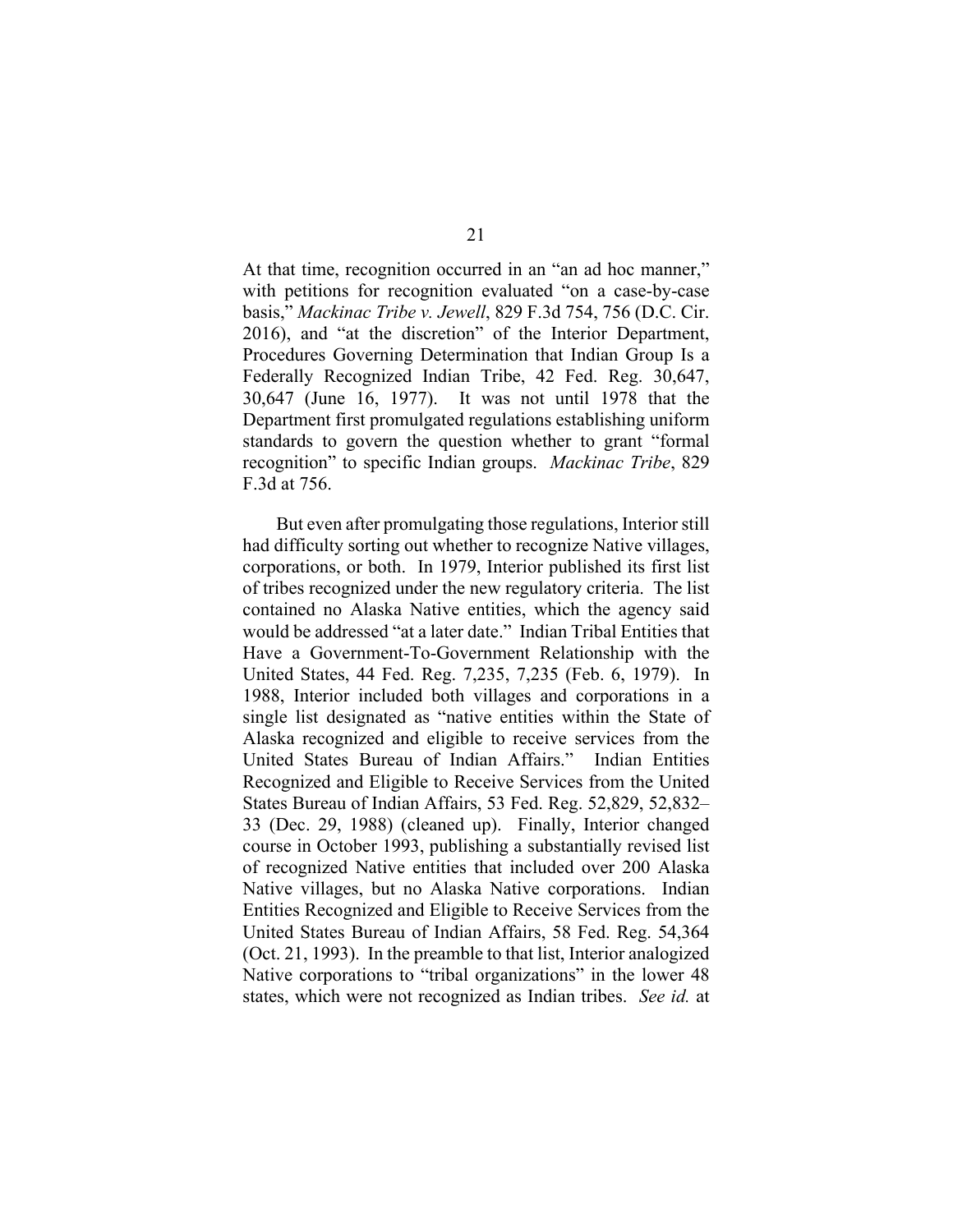54,365. Moreover, it expressed concern that recognizing Native *corporations* as sovereign entities would undercut the case for so recognizing the traditional Native *villages*. *See id.* As the leading Indian-law treatise explains, "the question of federal recognition of Alaska tribes" thus was not "definitively settled" until Interior published this "revised list of federally recognized tribes" in October 1993. *Cohen's Handbook*, *supra*, § 4.07(3)(d)(ii).

In sum, when Congress enacted ISDA in 1975, it was substantially uncertain whether the federal government would recognize Native villages, Native corporations, both kinds of entities, or neither. In the face of this uncertainty, Congress expanded the term "Indian tribe" to cover any Native "village or regional or village corporation" that was appropriately "recognized." By including both villages and corporations, Congress ensured that any Native entities recognized by Interior or later legislation would qualify as Indian tribes. There is no surplusage problem simply because, almost two decades later, Interior chose to recognize the historic villages but not the newer corporations as the ultimate repository of Native sovereignty.

Finally, we reject the government's plea for deference. The government does not contend that its interpretation of ISDA is entitled to deference under *Chevron, U.S.A., Inc. v. Natural Resources Defense Council, Inc.*, 467 U.S. 837 (1984), presumably because that interpretation has never been formally expressed, *see United States v. Mead Corp.*, 533 U.S. 218, 226–27 (2001). Instead, the government claims deference under *Skidmore v. Swift & Co.*, 323 U.S. 134 (1944), to the extent that its position is persuasive. The government's position in this case traces back to an internal agency memorandum written by an Assistant Solicitor of Interior, who simply asserted that ANCs must be exempt from ISDA's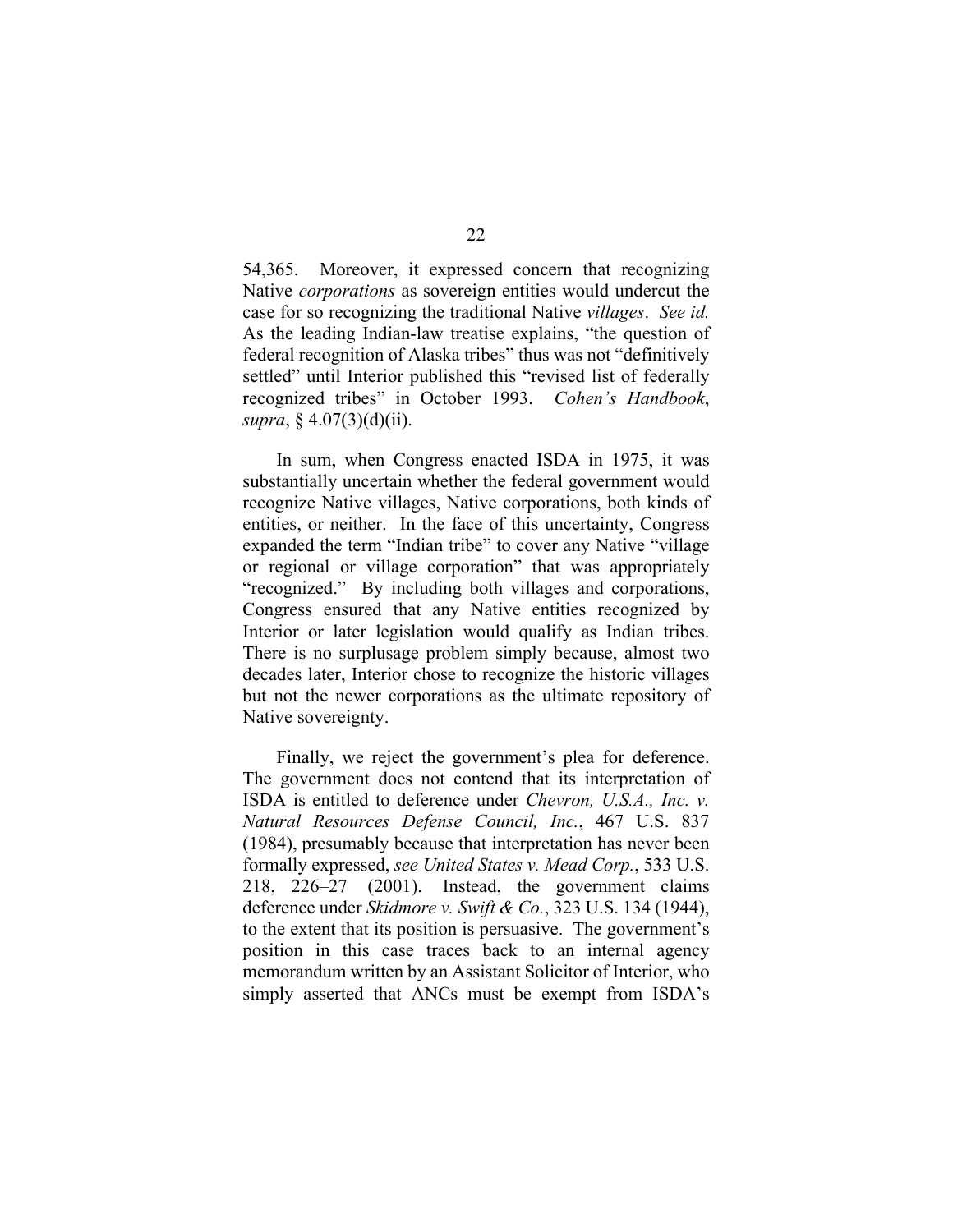recognition clause in order to avoid statutory surplusage. That memorandum did not address any of the textual or historical considerations set forth above. Moreover, it appears inconsistent with a binding regulation adopted by the Department of the Treasury, the agency before the Court on this appeal. The regulation provides that, under ISDA, "[e]ach such Indian Tribe" covered by the definition—"including any Alaska Native village or regional or village corporation" as defined in ANCSA—"must be recognized as eligible for special programs and services provided by the United States to Indians because of their status as Indians." 12 C.F.R. § 1805.104. Because the Interior Department's administrative interpretation of ISDA has little persuasive power, we afford it no deference. Likewise, we decline to follow *Cook Inlet Native Ass'n v. Bowen*, 810 F.2d 1471 (9th Cir. 1987), in which the Ninth Circuit accepted that interpretation. *See id.* at 1473–76.

For these reasons, we read the ISDA definition to mean what it says, that Alaska Native villages and corporations count as an "Indian tribe" only if "recognized" as such.

D

The ANCs suggest that a ruling for the tribes would produce sweeping adverse consequences. They worry that such a ruling would disentitle them not only from CARES Act funding, but also from funding under ISDA and the many other statutes that incorporate its "Indian tribe" definition. This is far from obvious, for ISDA makes funding available to any "tribal organization," upon request by any "Indian tribe." 25 U.S.C.  $\S$  5321(a)(1). And it further defines "tribal organization" to include not only "the recognized governing body of any Indian tribe," but also "any legally established organization of Indians which is controlled, sanctioned, or chartered by such governing body." *Id.* § 5304(*l*). The parties disagree on whether ANCs,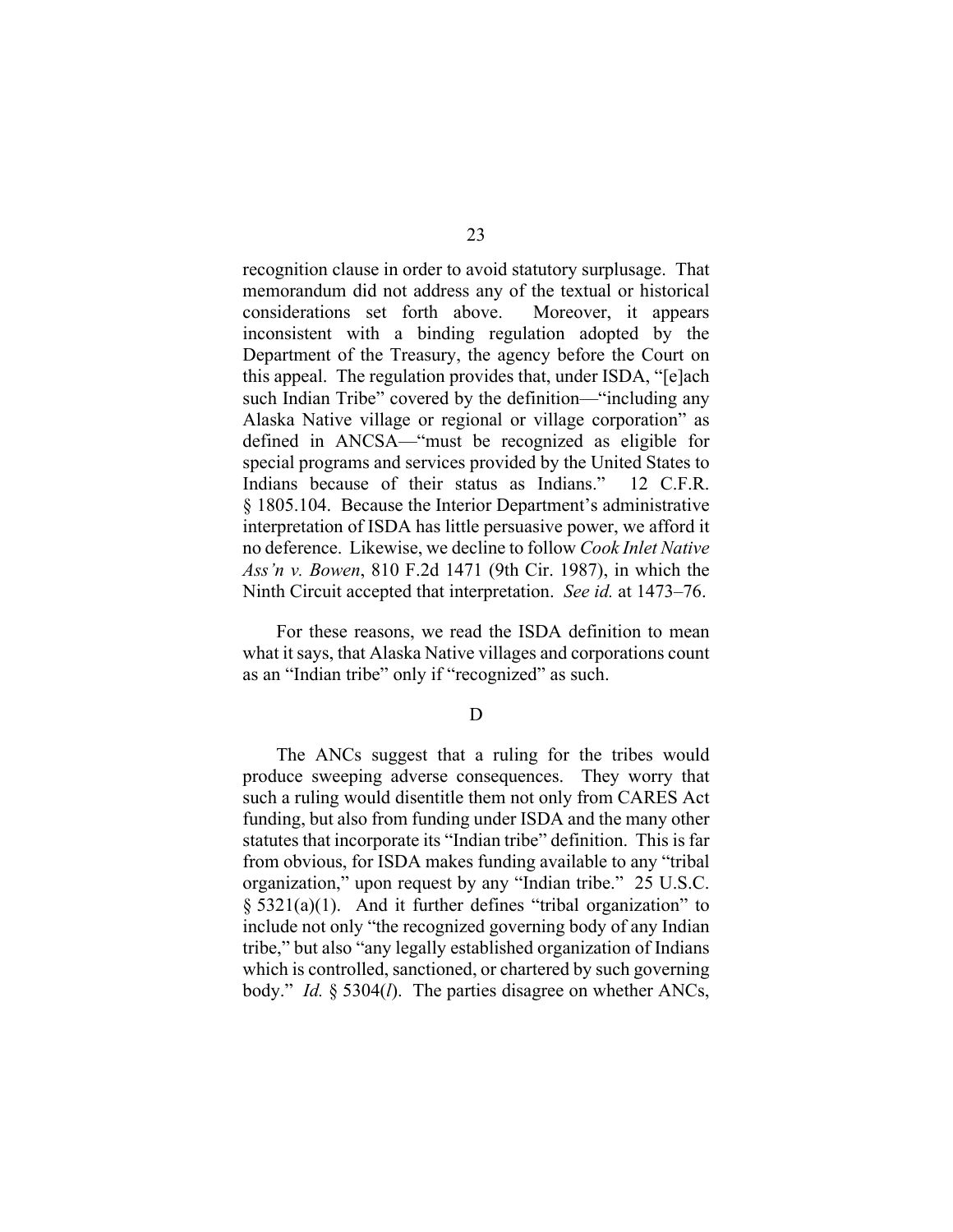if requested to provide services by a recognized Native village, may receive ISDA funding as an "organization of Indians" that was "sanctioned" by the village to provide the services. We need not resolve that question, and so we leave it open.

The ANCs further claim flexibility to provide coronavirus relief to Alaska Natives who are not enrolled in any recognized village. Given the urgent need for relief, the ANCs say, we should broadly construe the CARES Act to direct funding to the entities best able to provide needed services. The short answer is that we must of course follow statutory text as against generalized appeals to sound policy. But we also note that ANCSA expressly preserves "any governmental programs otherwise available to the Native people of Alaska as citizens of the United States or the State of Alaska." 43 U.S.C. § 1626(a). We are confident that, if there are Alaska Natives uncared for because they are not enrolled in any recognized village, either the State of Alaska or the Department of Health and Human Services will be able to fill the void.

### V

We hold that Alaska Native Corporations are not eligible for funding under Title V of the CARES Act. We thus reverse the grant of summary judgment to the government and the intervenors, as well as the denial of summary judgment to the plaintiff tribes.

*So ordered.*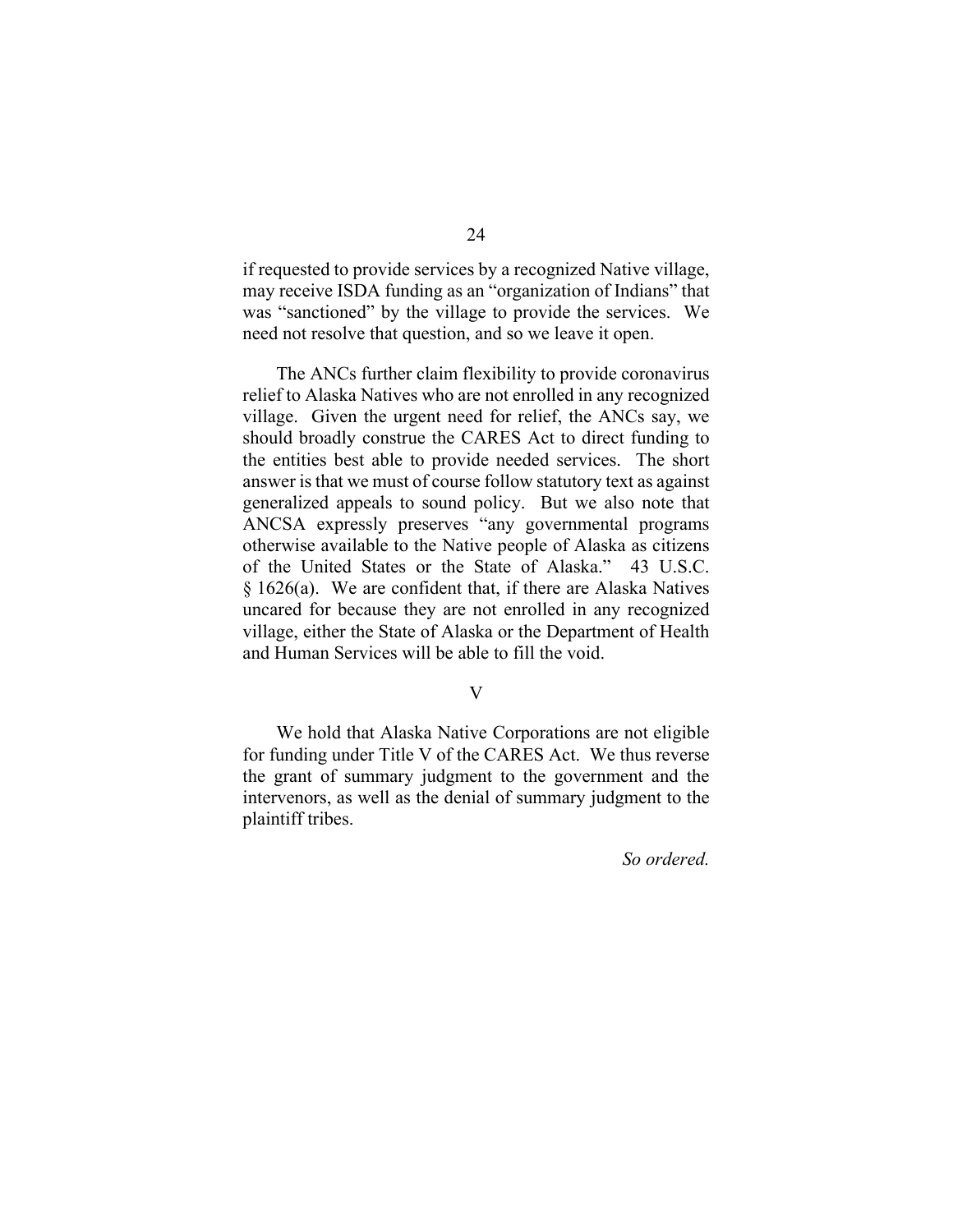KAREN LECRAFT HENDERSON, *Circuit Judge*, concurring: It is, was and always will be, this court's duty "to say what the law is," *Marbury v. Madison*, 5 U.S. (1 Cranch) 137, 177, 2 L.Ed. 60 (1803), but that does not mean we should be blind to the impact of our decisions. The COVID-19 pandemic is an unprecedented calamity, subjecting Americans to physical and economic suffering on a national scale. The virus respects no geographic or political boundaries and invades nearly every facet of life. And as the virus has swept through our Nation, it has disproportionately affected American Indian and Alaska Native communities.<sup>1</sup>

Although I join my colleagues in full, I write separately to express my view that this decision is an unfortunate and unintended consequence of high-stakes, time-sensitive legislative drafting.<sup>2</sup> It is indisputable that the services ANCs provide to Alaska Native communities—including healthcare, elder care, educational support and housing assistance—have been made only more vital due to the pandemic. I can think of no reason that the Congress would exclude ANCs (and thus exclude many remote and vulnerable Alaska Natives) from receiving and expending much-needed Title V funds.

<sup>&</sup>lt;sup>1</sup> Press Release, Centers for Disease Control and Prevention, CDC data show disproportionate COVID-19 impact in American Indian/Alaska Native populations (Aug. 19, 2020), https://www.cdc.gov/media/releases/2020/p0819-covid-19-impactamerican-indian-alaska-native.html.

<sup>&</sup>lt;sup>2</sup> The CARES Act was drafted and required to be implemented on an extraordinarily short timeline. Only eight days elapsed between the CARES Act's introduction in the Senate on March 19 and the President's signature on March 27. *See* H.R. 784, 116th Cong. (2020) (enacted); S. 3548, 116th Cong. (2020). The CARES Act funds at issue were to be distributed no later than 30 days after enactment and any undistributed funds are scheduled to lapse on September 30. 42 U.S.C. § 801(a)(1), (b)(1).